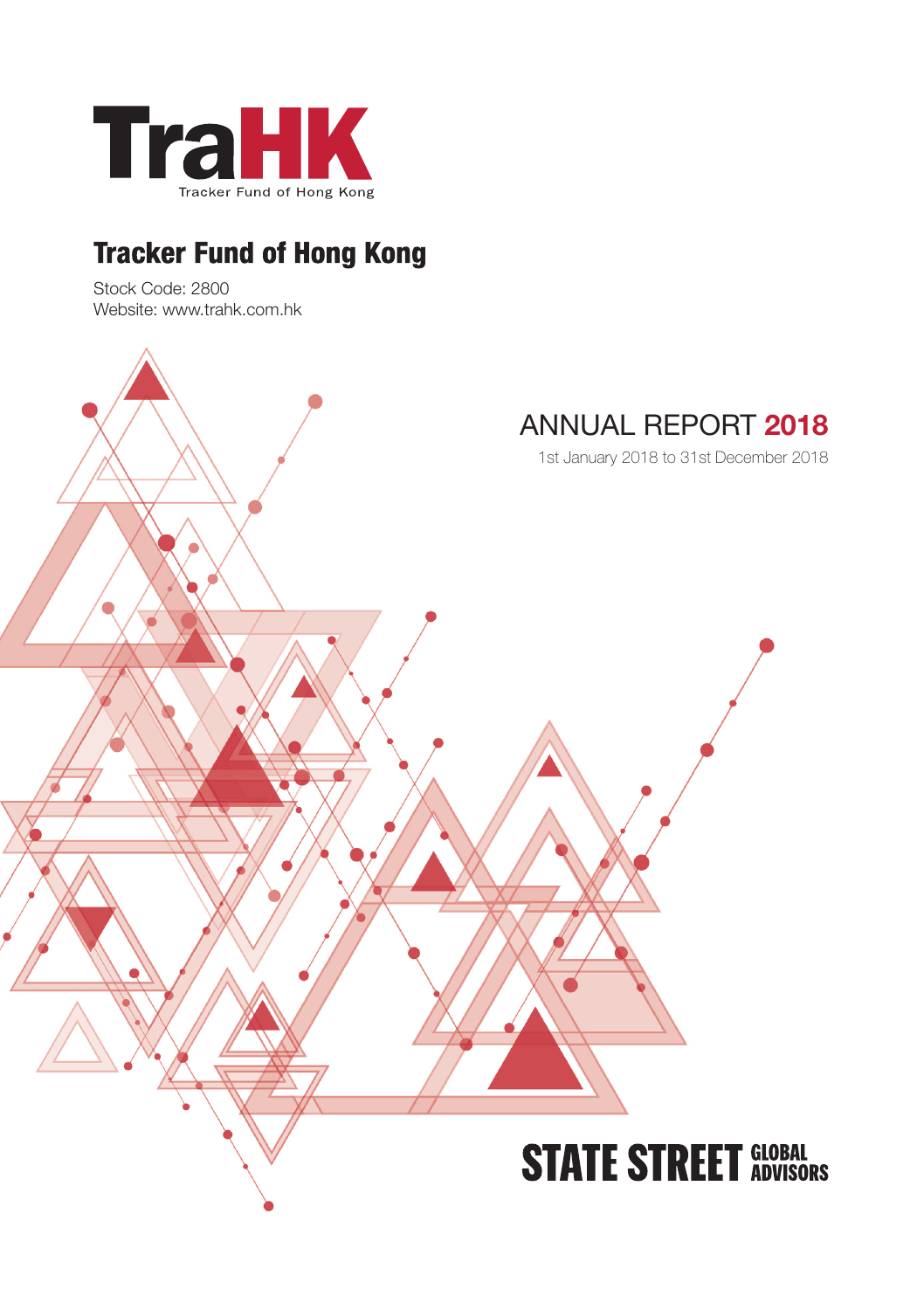# **Contents**

- Statement of Responsibilities of the Manager and the Trustee 2
- Report of the Trustee to the Unitholders of Tracker Fund of Hong Kong 3
	- Independent Auditor's Report 4
		- Statement of Net Assets 9
	- Statement of Comprehensive Income 10
- Statement of Changes in Net Assets Attributable to Unitholders of Redeemable Units 11
	- Statement of Cash Flows 12
	- Notes to the Financial Statements 13
		- Investment Portfolio (Unaudited) 33
	- Statement of Movements in Investment Portfolio (Unaudited) 35
		- Performance Record (Unaudited) 37
		- Administration and Management 38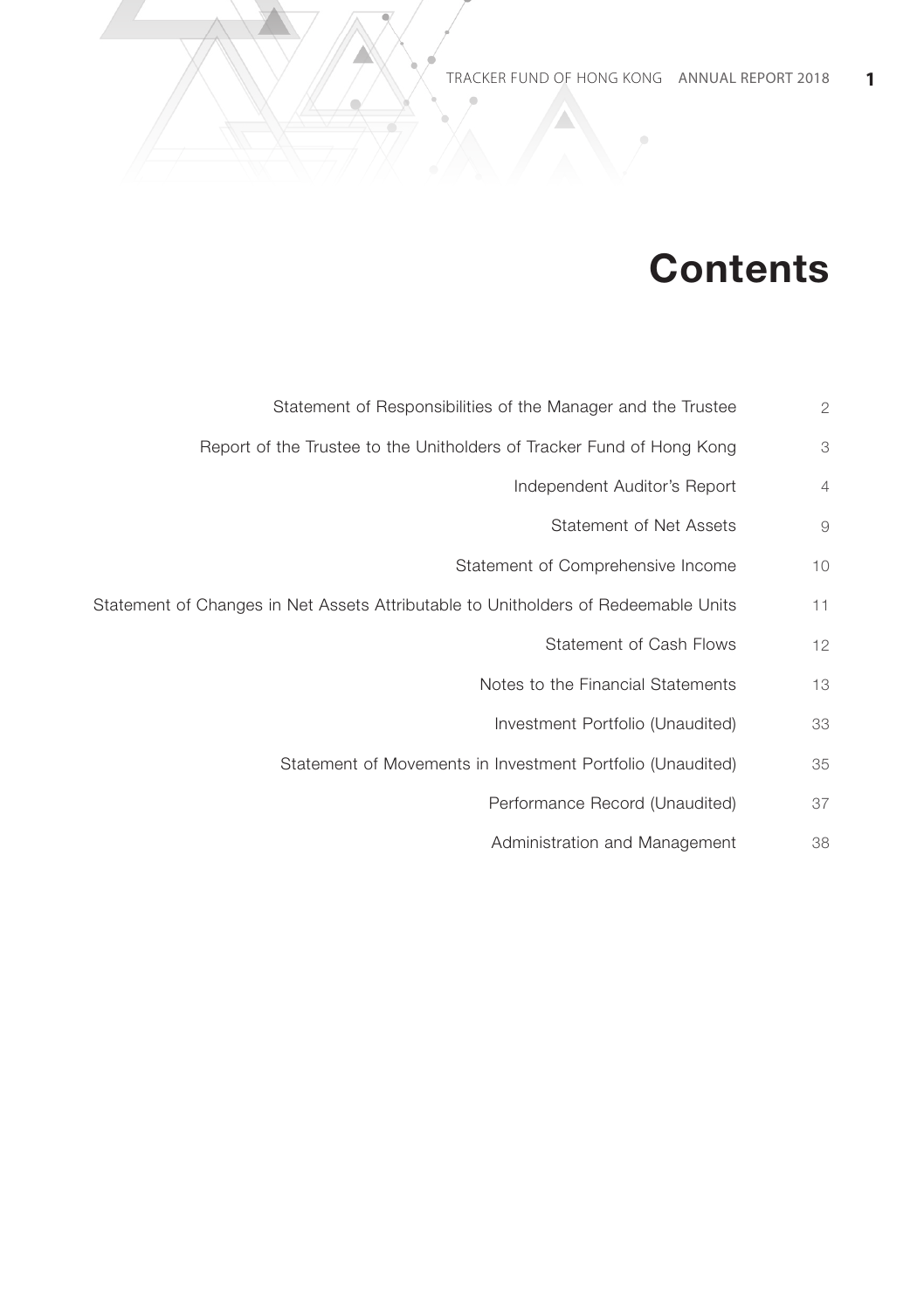# **STATEMENT OF RESPONSIBILITIES OF THE MANAGER AND THE TRUSTEE**

### **Manager's responsibilities**

The Manager of Tracker Fund of Hong Kong (the "Fund") is required by the Code on Unit Trusts and Mutual Funds established by the Securities and Futures Commission of Hong Kong (the "SFC Code") and the Trust Deed dated 23rd October 1999, as amended or supplemented from time to time (the "Trust Deed") to prepare financial statements for each annual accounting year which give a true and fair view of the financial position of the Fund at the end of that year and of the transactions for the year then ended. In respect of these financial statements the Manager is required to:

- select suitable accounting policies and then apply them consistently;
- make judgments and estimates that are prudent and reasonable; and
- prepare or arrange for the preparation of the financial statements on the basis that the Fund will continue in operation unless it is inappropriate to presume this.

The Manager is also required to manage the Fund in accordance with the Trust Deed and take reasonable steps for the prevention and detection of fraud and other irregularities.

#### **Trustee's responsibilities**

The Trustee of the Fund is required to:

- take reasonable care to ensure that the Fund is managed by the Manager in accordance with the Trust Deed and that the investment and borrowing powers are complied with;
- satisfy itself that accounting and other related records have been maintained;
- safeguard the assets of the Fund; and
- report to the Unitholders for each annual accounting year on the conduct of the Manager in the management of the Fund.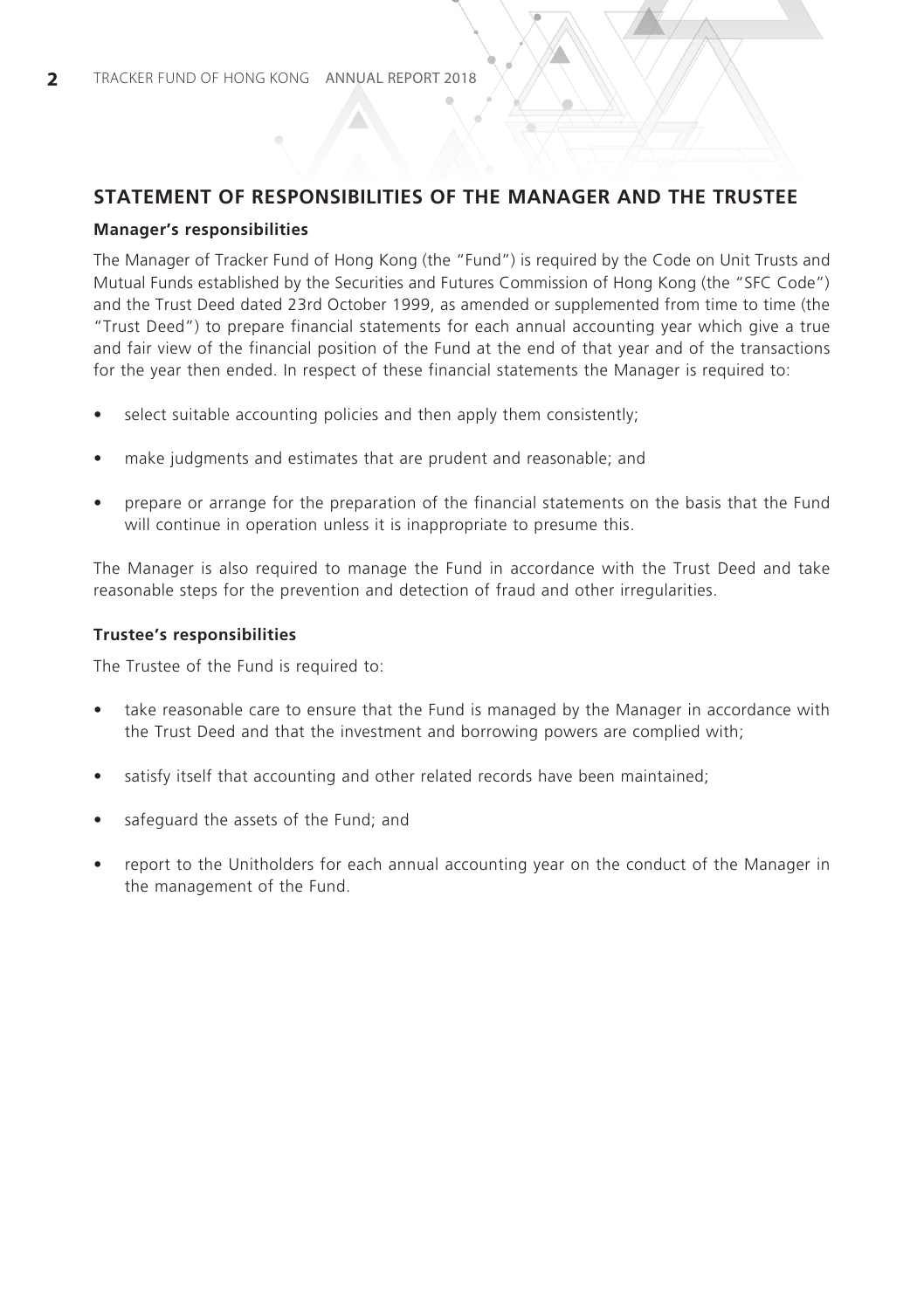# **REPORT OF THE TRUSTEE TO THE UNITHOLDERS OF TRACKER FUND OF HONG KONG**

We hereby confirm that, in our opinion, the Manager has, in all material respects, managed the Fund in accordance with the provisions of the Trust Deed for the year ended 31st December 2018.

**For and on behalf of State Street Bank and Trust Company, the Trustee**

(authorized signature(s)) 17th April 2019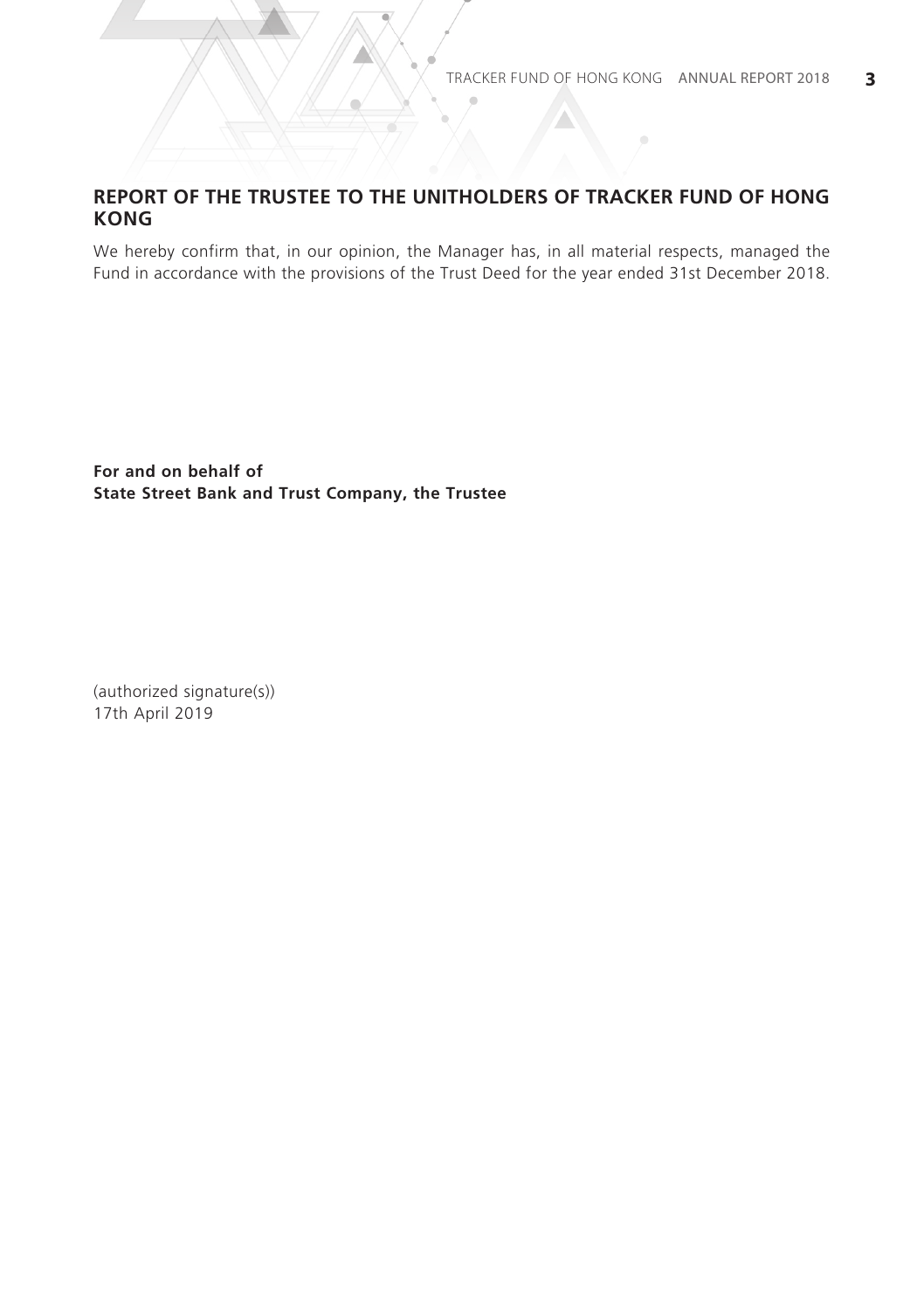To the Unitholders of Tracker Fund of Hong Kong (the "Fund")

### **Report on the Audit of the Financial Statements**

### **Opinion**

*What we have audited*

The financial statements of Tracker Fund of Hong Kong (the "Fund") set out on pages 9 to 32, which comprise:

- the Statement of Net Assets as at 31st December 2018;
- the Statement of Comprehensive Income for the year then ended:
- the Statement of Changes in Net Assets Attributable to Unitholders of Redeemable Units for the year then ended;
- the Statement of Cash Flows for the year then ended; and
- the notes to the financial statements, which include a summary of significant accounting policies.

#### *Our opinion*

In our opinion, the financial statements give a true and fair view of the financial position of the Fund as at 31st December 2018, and of its financial transactions and its cash flows for the year then ended in accordance with Hong Kong Financial Reporting Standards ("HKFRSs") issued by the Hong Kong Institute of Certified Public Accountants ("HKICPA").

#### **Basis for Opinion**

We conducted our audit in accordance with Hong Kong Standards on Auditing ("HKSAs") issued by the HKICPA. Our responsibilities under those standards are further described in the Auditor's Responsibilities for the Audit of the Financial Statements section of our report.

We believe that the audit evidence we have obtained is sufficient and appropriate to provide a basis for our opinion.

#### *Independence*

We are independent of the Fund in accordance with the HKICPA's Code of Ethics for Professional Accountants (the "Code"), and we have fulfilled our other ethical responsibilities in accordance with the Code.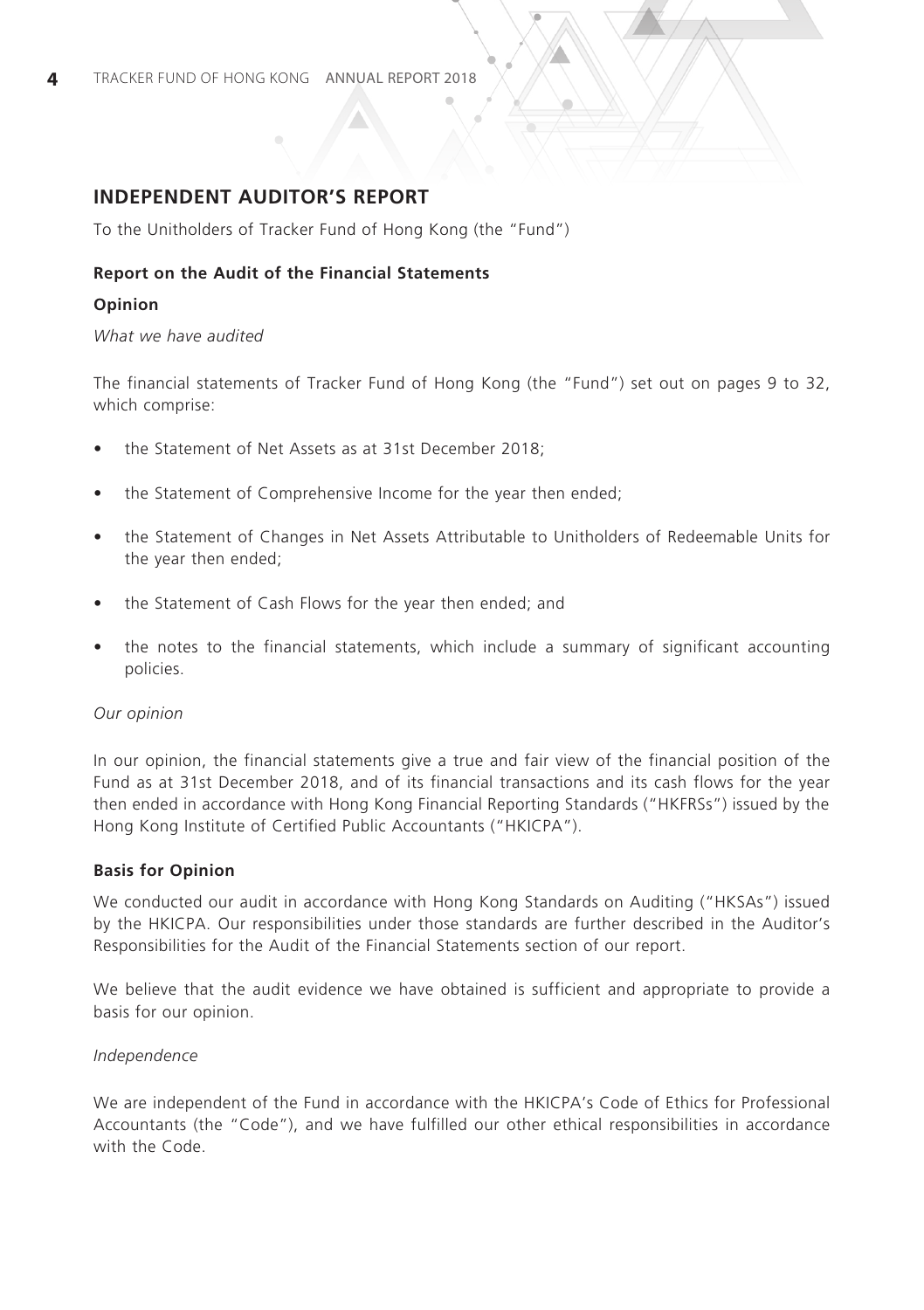To the Unitholders of Tracker Fund of Hong Kong (the "Fund") (Continued)

#### **Key Audit Matters**

Key audit matters are those matters that, in our professional judgment, were of most significance in our audit of the financial statements of the current period. These matters were addressed in the context of our audit of the financial statements as a whole, and in forming our opinion thereon, and we do not provide a separate opinion on these matters.

The key audit matter identified in our audit is related to valuation and existence of investments.

| Key Audit Matter                                                                                                                                      | How our audit addressed<br>the Key Audit Matter                                                                                                                                            |
|-------------------------------------------------------------------------------------------------------------------------------------------------------|--------------------------------------------------------------------------------------------------------------------------------------------------------------------------------------------|
| Valuation and existence of investments                                                                                                                | Valuation of listed investments                                                                                                                                                            |
| <b>Listed investments</b><br>The investments as at 31st December<br>2018 comprised listed equities valued at<br>HK\$81,964,264,535. We focused on the | We tested the valuation of all listed equities<br>by agreeing the prices used in the valuation to<br>independent third party sources. We found no<br>material exceptions from our testing. |
| valuation and existence of listed investments<br>because they represent the principal element                                                         | <b>Existence of investments</b>                                                                                                                                                            |
| of the net asset value as disclosed on the<br>Statement of Net Assets in the financial                                                                | We tested the existence of the holdings of<br>all investments by obtaining independent                                                                                                     |

The disclosure of the valuation of listed investments is detailed in note 12 to the financial statements.

all investments by obtaining independent confirmation from the Fund's custodian. Based on the procedures we performed, we found the Fund's holdings of investments to be in agreement with the confirmation received.

### **Other Information**

statements.

The other information comprises all of the information included in the annual report other than the financial statements and our auditor's report thereon. The manager of the Fund (the "Manager") is responsible for the other information, except the report of trustee to the unitholders, which the trustee of the Fund (the "Trustee") is responsible to issue.

Our opinion on the financial statements does not cover the other information and we do not express any form of assurance conclusion thereon.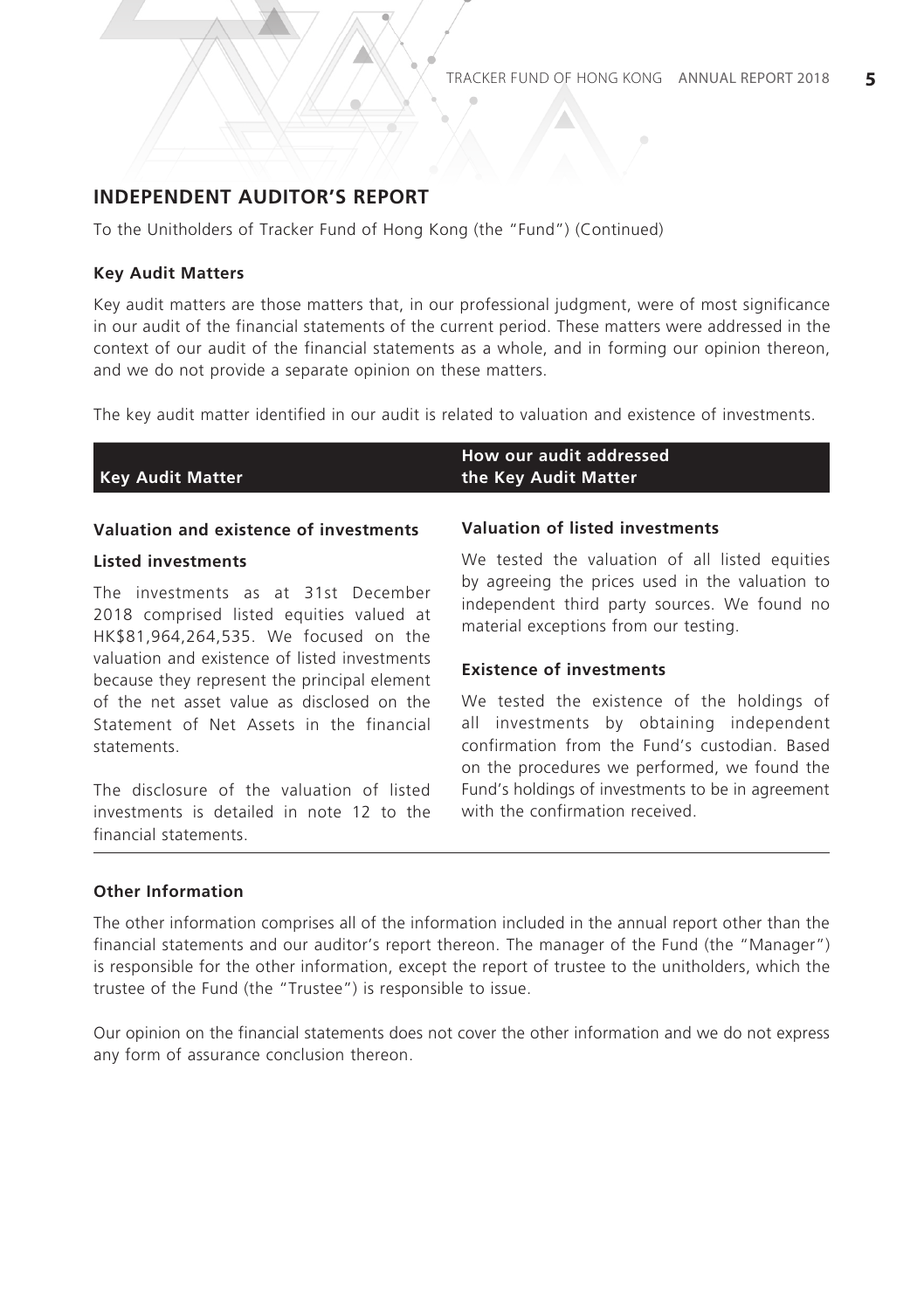To the Unitholders of Tracker Fund of Hong Kong (the "Fund") (Continued)

### **Other Information (Continued)**

In connection with our audit of the financial statements, our responsibility is to read the other information and, in doing so, consider whether the other information is materially inconsistent with the financial statements or our knowledge obtained in the audit or otherwise appears to be materially misstated.

If, based on the work we have performed, we conclude that there is a material misstatement of this other information, we are required to report that fact. We have nothing to report in this regard.

#### **Responsibilities of the Manager for the Financial Statements**

The Manager of the Fund is responsible for the preparation of financial statements that give a true and fair view in accordance with HKFRSs issued by the HKICPA, and for such internal control as the Manager determines is necessary to enable the preparation of financial statements that are free from material misstatement, whether due to fraud or error.

In preparing the financial statements, the Manager of the Fund is responsible for assessing the Fund's ability to continue as a going concern, disclosing, as applicable, matters related to going concern and using the going concern basis of accounting unless the Manager either intends to liquidate the Fund or to cease operations, or has no realistic alternative but to do so.

In addition, the Manager of the Fund is required to ensure that the financial statements have been properly prepared in accordance with the relevant disclosure provisions of the Trust Deed dated 23rd October 1999, as amended or supplemented from time to time (the "Trust Deed") and Appendix E of the Code on Unit Trusts and Mutual Funds issued by the Hong Kong Securities and Futures Commission (the "SFC Code").

#### **Auditor's Responsibilities for the Audit of the Financial Statements**

Our objectives are to obtain reasonable assurance about whether the financial statements as a whole are free from material misstatement, whether due to fraud or error, and to issue an auditor's report that includes our opinion. We report our opinion solely to you, as a body, in accordance with Appendix E of the SFC Code and for no other purpose. We do not assume responsibility towards or accept liability to any other person for the contents of this report. Reasonable assurance is a high level of assurance, but is not a guarantee that an audit conducted in accordance with HKSAs will always detect a material misstatement when it exists. Misstatements can arise from fraud or error and are considered material if, individually or in the aggregate, they could reasonably be expected to influence the economic decisions of users taken on the basis of these financial statements. In addition, we are required to assess whether the financial statements of the Fund have been properly prepared, in all material respects, in accordance with the relevant disclosure provisions of the Trust Deed and the SFC Code.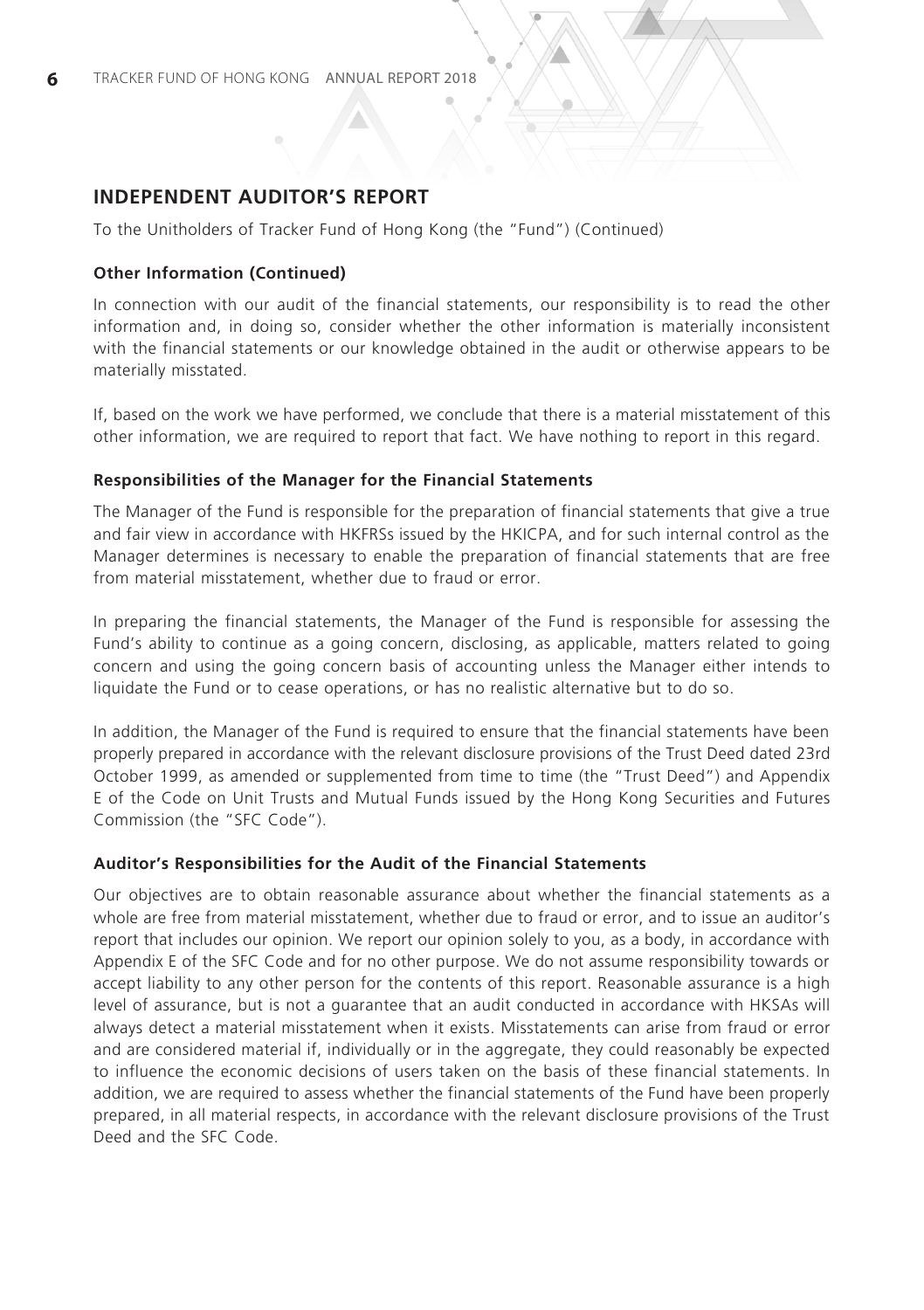To the Unitholders of Tracker Fund of Hong Kong (the "Fund") (Continued)

### **Auditor's Responsibilities for the Audit of the Financial Statements (Continued)**

As part of an audit in accordance with HKSAs, we exercise professional judgment and maintain professional skepticism throughout the audit. We also:

- Identify and assess the risks of material misstatement of the financial statements, whether due to fraud or error, design and perform audit procedures responsive to those risks, and obtain audit evidence that is sufficient and appropriate to provide a basis for our opinion. The risk of not detecting a material misstatement resulting from fraud is higher than for one resulting from error, as fraud may involve collusion, forgery, intentional omissions, misrepresentations, or the override of internal control.
- Obtain an understanding of internal control relevant to the audit in order to design audit procedures that are appropriate in the circumstances, but not for the purpose of expressing an opinion on the effectiveness of the Fund's internal control.
- Evaluate the appropriateness of accounting policies used and the reasonableness of accounting estimates and related disclosures made by the Manager.
- Conclude on the appropriateness of the Manager's use of the going concern basis of accounting and, based on the audit evidence obtained, whether a material uncertainty exists related to events or conditions that may cast significant doubt on the Fund's ability to continue as a going concern. If we conclude that a material uncertainty exists, we are required to draw attention in our auditor's report to the related disclosures in the financial statements or, if such disclosures are inadequate, to modify our opinion. Our conclusions are based on the audit evidence obtained up to the date of our auditor's report. However, future events or conditions may cause the Fund to cease to continue as a going concern.
- Evaluate the overall presentation, structure and content of the financial statements, including the disclosures, and whether the financial statements represent the underlying transactions and events in a manner that achieves fair presentation.

We communicate with the Manager regarding, among other matters, the planned scope and timing of the audit and significant audit findings, including any significant deficiencies in internal control that we identify during our audit.

We also provide the Manager with a statement that we have complied with relevant ethical requirements regarding independence, and to communicate with them all relationships and other matters that may reasonably be thought to bear on our independence, and where applicable, related safeguards.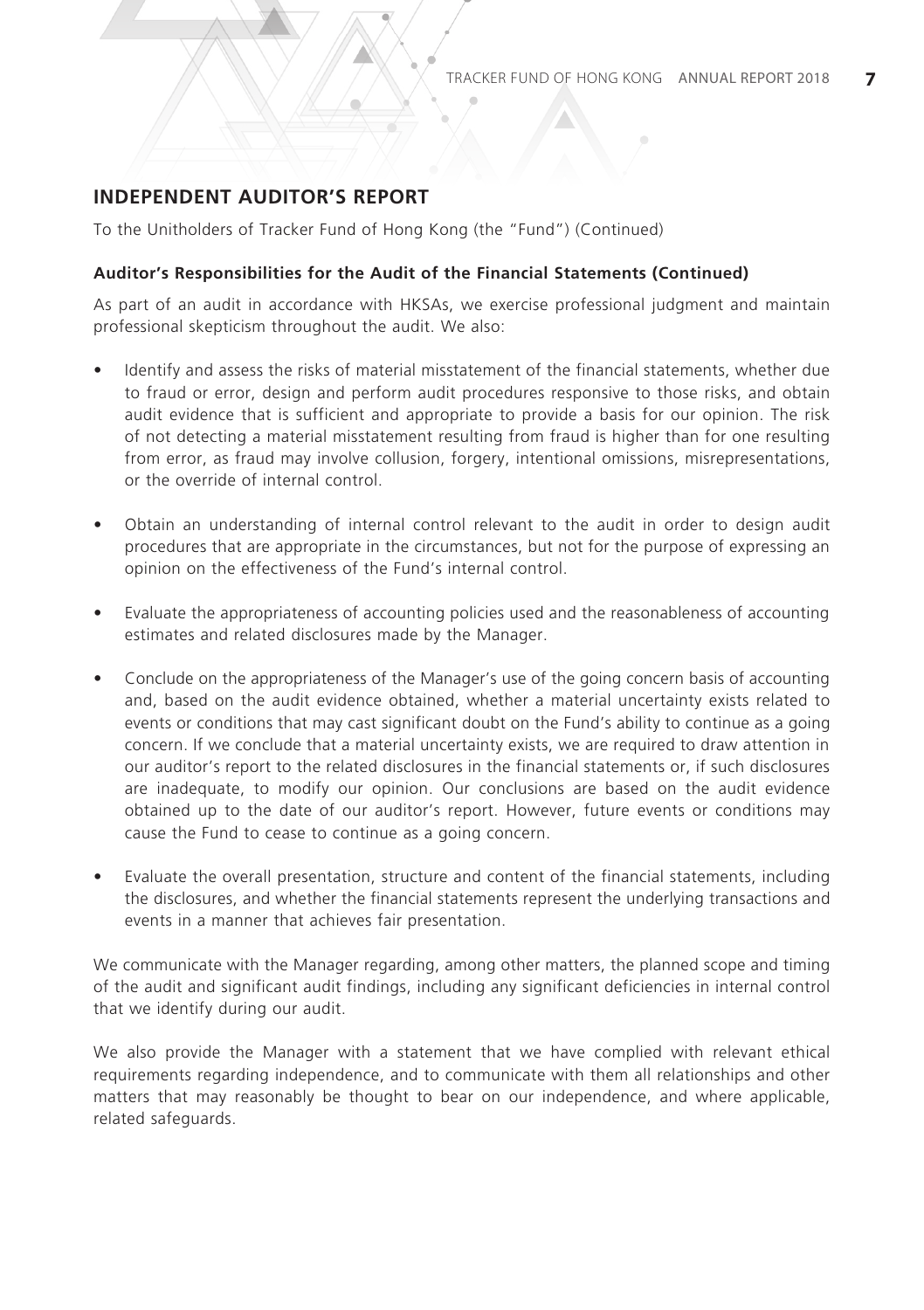To the Unitholders of Tracker Fund of Hong Kong (the "Fund") (Continued)

### **Auditor's Responsibilities for the Audit of the Financial Statements (Continued)**

From the matters communicated with the Manager, we determine those matters that were of most significance in the audit of the financial statements of the current period and are therefore the key audit matters. We describe these matters in our auditor's report unless law or regulation precludes public disclosure about the matter or when, in extremely rare circumstances, we determine that a matter should not be communicated in our report because the adverse consequences of doing so would reasonably be expected to outweigh the public interest benefits of such communication.

### **Report on Matters under the Relevant Disclosure Provisions of the Trust Deed and the SFC Code**

In our opinion, the financial statements have been properly prepared, in all material respects, in accordance with the relevant disclosure provisions of the Trust Deed and the SFC Code.

The engagement partner on the audit resulting in this independent auditor's report is Amy Y.K. Yeung.

**PricewaterhouseCoopers**

*Certified Public Accountants*

Hong Kong, 17th April 2019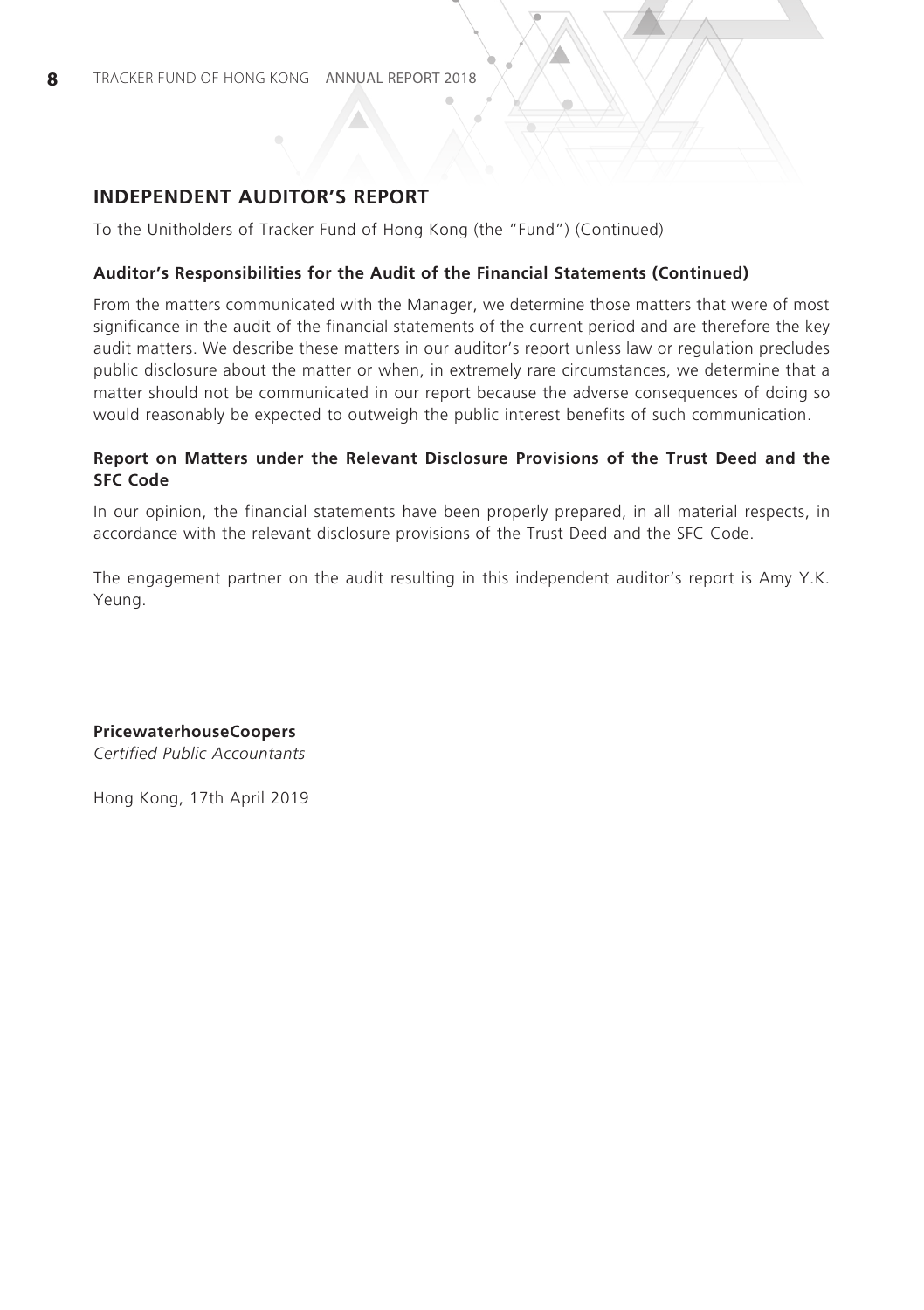# **STATEMENT OF NET ASSETS**

*AS AT 31ST DECEMBER 2018*

|                                                                     | <b>Notes</b> | 2018<br>HK\$         | 2017<br>HK\$   |
|---------------------------------------------------------------------|--------------|----------------------|----------------|
|                                                                     |              |                      |                |
| <b>Assets</b>                                                       |              |                      |                |
| <b>Current assets</b>                                               |              |                      |                |
| Investments                                                         | 12(b)        | 81,964,264,535       | 99,039,501,431 |
| Dividend receivable                                                 |              | 687,178              |                |
| Other accounts receivable and                                       |              |                      |                |
| prepayments                                                         |              | 678,233              | 676,345        |
| <b>Bank balances</b>                                                | 7(d)         | 232,321,948          | 204,889,632    |
| <b>Total assets</b>                                                 |              | 82, 197, 951, 894    | 99,245,067,408 |
| <b>Liabilities</b>                                                  |              |                      |                |
| <b>Current liabilities</b>                                          |              |                      |                |
| Management fee payable                                              | 7(b)         | 13,773,831           | 7,880,116      |
| Trustee fee payable                                                 | 7(c)         | 7,028,525            | 7,880,116      |
| Index license fee payable                                           | 8(c)         | 3,082,441            | 3,593,823      |
| Registrar fee payable                                               | 8(a)         | 491,436              | 289,375        |
| Professional fee payable                                            |              | 357,000              | 40,000         |
| Amounts payable on redemption of units                              |              |                      | 328,606        |
| Other accounts payable and accruals                                 |              | 1,627,130            | 1,260,573      |
| Liabilities (excluding net assets<br>attributable to unitholders of |              |                      |                |
| redeemable units)                                                   |              | 26,360,363           | 21,272,609     |
| Net assets attributable to unitholders of                           |              |                      |                |
| redeemable units                                                    | 5            | 82, 171, 591, 531    | 99,223,794,799 |
| For and on behalf of                                                |              | For and on behalf of |                |

**the Trustee the Manager**

**State Street Bank and Trust Company, State Street Global Advisors Asia Limited,**

**(authorized signature(s)) (authorized signature(s))**

The notes on pages 13 to 32 form part of these financial statements.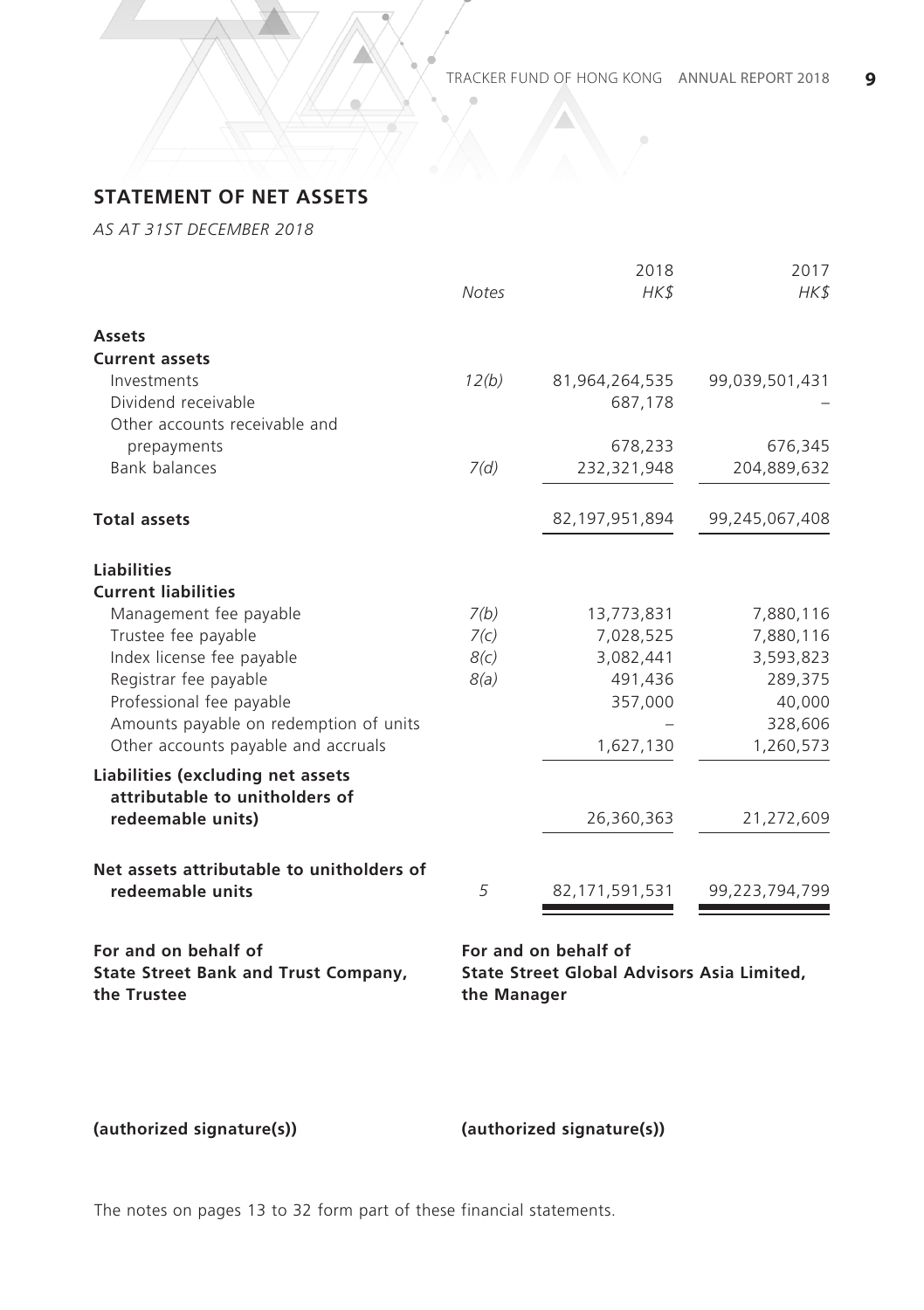# **STATEMENT OF COMPREHENSIVE INCOME**

*FOR THE YEAR ENDED 31ST DECEMBER 2018*

|                                                  |               | 2018                | 2017            |
|--------------------------------------------------|---------------|---------------------|-----------------|
|                                                  | <b>Notes</b>  | HK\$                | HK\$            |
| Income                                           |               |                     |                 |
| Dividends                                        |               | 3,224,514,982       | 3,424,802,326   |
| <b>Bank interest</b>                             | 7(d)          | 11,123,875          | 1,663,757       |
| Transaction fee                                  | 4(a)          | 2,295,000           | 1,515,000       |
| Other income                                     | $4(b)$ , 7(d) | 3,528,476           | 3,695,345       |
| Net (loss)/gain on investments                   | 3             | (12, 442, 977, 762) | 27,139,779,167  |
| Total investment (loss)/income                   |               | (9,201,515,429)     | 30,571,455,595  |
| <b>Expenses</b>                                  |               |                     |                 |
| Management fee                                   | 7(b)          | 29,423,328          | 30,302,335      |
| Trustee fee                                      | 7(c)          | 29,934,098          | 30,433,374      |
| Index license fee                                | 8(c)          | 13,855,376          | 13,494,576      |
| Transaction costs on investments                 |               | 19,899,262          | 20,839,939      |
| Registrar fee                                    | 8(a)          | 1,754,330           | 1,788,696       |
| Publication and printing expenses                |               | 1,404,927           | 1,823,174       |
| Conversion agent fee                             | 8(b)          | 1,983,211           | 1,354,757       |
| Audit fee                                        |               | 281,058             | 468,626         |
| Bank charges                                     |               | 653,670             | 193,173         |
| Legal and other professional fees                |               | 2,153,244           | 1,254,403       |
| Other operating expenses                         |               | 993,704             | 136,545         |
| <b>Total operating expenses</b>                  |               | 102,336,208         | 102,089,598     |
| <b>Operating (loss)/profit</b>                   |               | (9,303,851,637)     | 30,469,365,997  |
| <b>Finance costs</b>                             |               |                     |                 |
| Distributions to unitholders of redeemable units | 13            | (3,028,362,875)     | (3,001,313,025) |
| (Loss)/profit after distributions and            |               |                     |                 |
| before tax                                       |               | (12, 332, 214, 512) | 27,468,052,972  |
| Withholding tax                                  | 6             | (146, 698, 748)     | (160, 370, 739) |
| (Decrease)/increase in net assets attributable   |               |                     |                 |
| to unitholders of redeemable units from          |               |                     |                 |
| operations                                       |               | (12, 478, 913, 260) | 27,307,682,233  |

The notes on pages 13 to 32 form part of these financial statements.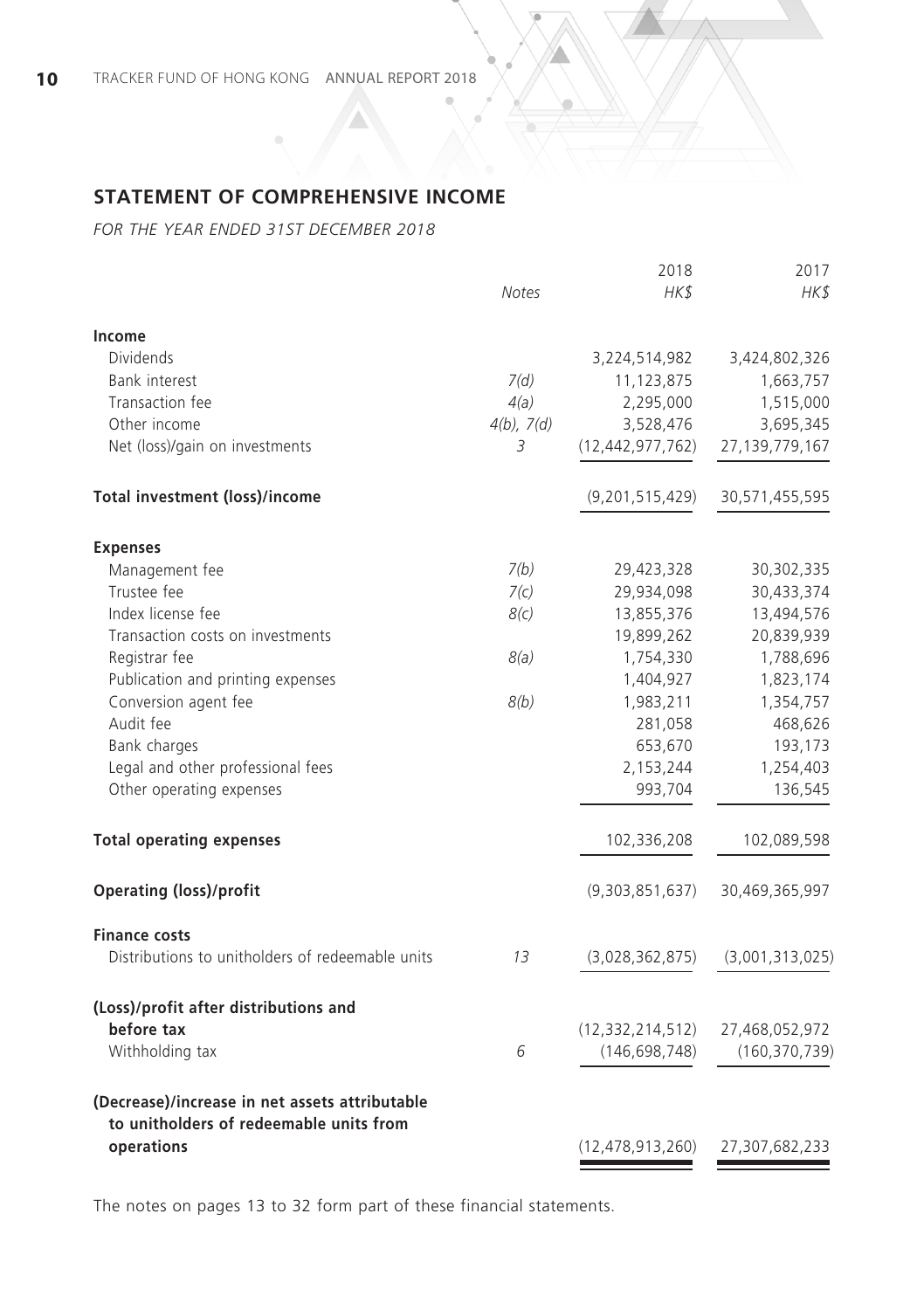# **STATEMENT OF CHANGES IN NET ASSETS ATTRIBUTABLE TO UNITHOLDERS OF REDEEMABLE UNITS**

*FOR THE YEAR ENDED 31ST DECEMBER 2018*

|                                                                                           |              | 2018                | 2017                |
|-------------------------------------------------------------------------------------------|--------------|---------------------|---------------------|
|                                                                                           | <b>Notes</b> | HK\$                | HK\$                |
| Net assets attributable to<br>unitholders of redeemable units at                          |              |                     |                     |
| 1st January                                                                               |              | 99,223,794,799      | 80,499,498,290      |
|                                                                                           |              |                     |                     |
| Issue of units                                                                            |              |                     |                     |
| $-$ In-kind                                                                               | 9            | 47,562,973,427      | 26,205,484,812      |
| - Cash component                                                                          | 9            | 762,452,022         | 224,984,248         |
|                                                                                           |              | 48,325,425,449      | 26,430,469,060      |
| Redemption of units                                                                       |              |                     |                     |
| $-$ In-kind                                                                               | 9            | (52, 143, 664, 079) | (34, 632, 349, 548) |
| - Cash component                                                                          | 9            | (755, 051, 378)     | (381, 505, 236)     |
|                                                                                           |              | (52,898,715,457)    | (35,013,854,784)    |
| Net redemption of units                                                                   |              | (4, 573, 290, 008)  | (8, 583, 385, 724)  |
| (Decrease)/increase in net assets attributable<br>to unitholders of redeemable units from |              |                     |                     |
| operations                                                                                |              | (12, 478, 913, 260) | 27,307,682,233      |
| Net assets attributable to unitholders of                                                 |              |                     |                     |
| redeemable units at 31st December                                                         |              | 82, 171, 591, 531   | 99,223,794,799      |

The notes on pages 13 to 32 form part of these financial statements.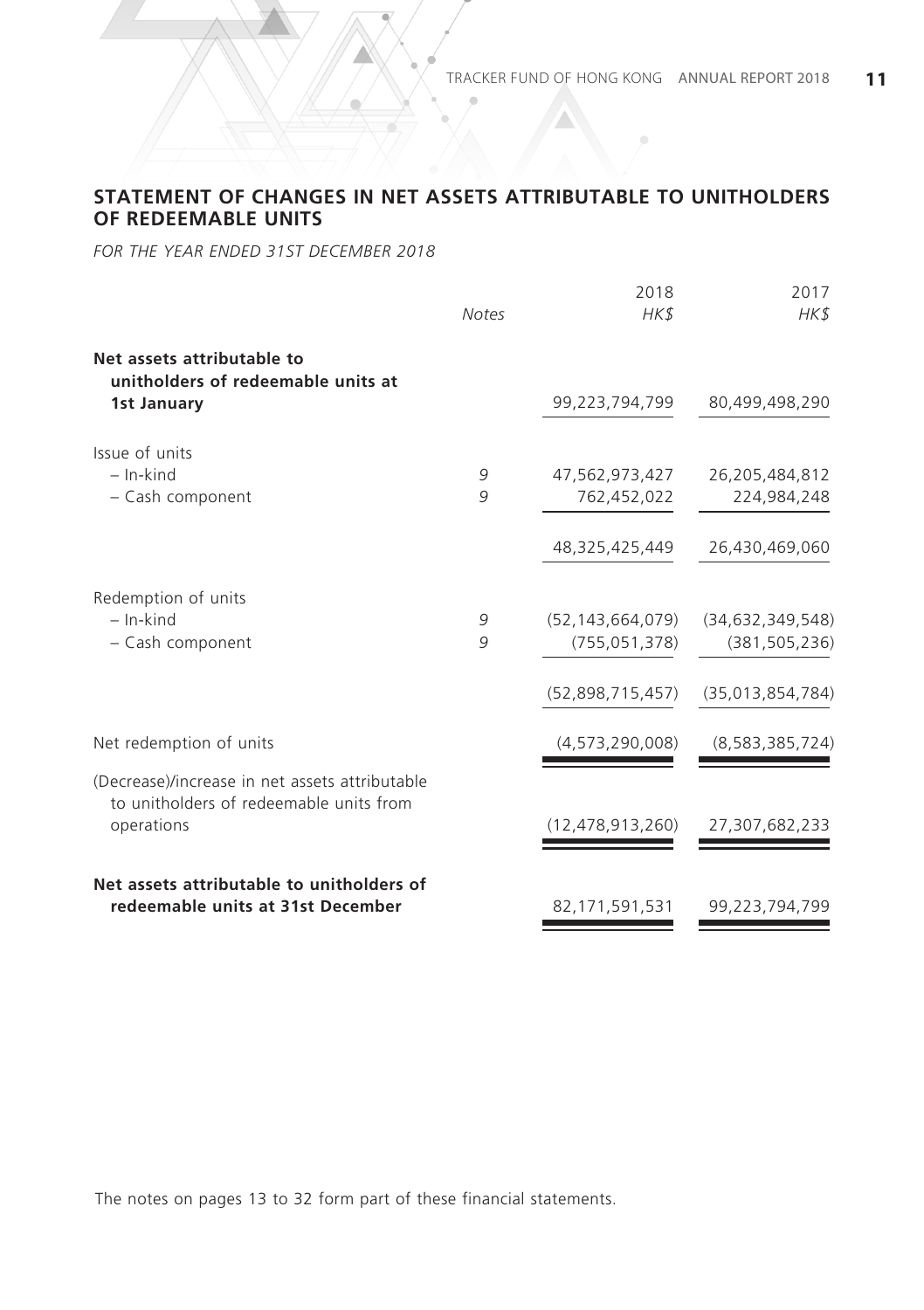# **STATEMENT OF CASH FLOWS**

*FOR THE YEAR ENDED 31ST DECEMBER 2018*

|                                           | Notes       | 2018<br>HK\$    | 2017<br>HK\$       |
|-------------------------------------------|-------------|-----------------|--------------------|
| Cash flows from operating activities      |             |                 |                    |
| Proceeds from sale of investments         | 9           | 7,254,371,381   | 7,818,397,865      |
| Payments for purchase of investments      | 9           | (7,048,797,544) | (7, 465, 695, 154) |
| Dividends received                        |             | 2,923,123,699   | 2,911,750,337      |
| Bank interest received                    |             | 11,189,387      | 1,678,740          |
| Transaction fee received                  |             | 2,310,000       | 1,470,000          |
| Management fee paid                       |             | (23, 529, 613)  | (29, 389, 255)     |
| Trustee fee paid                          |             | (30, 785, 689)  | (36, 337, 589)     |
| Index license fee paid                    |             | (14, 366, 758)  | (12, 958, 181)     |
| Registrar fee paid                        |             | (1, 552, 269)   | (1,789,234)        |
| Publication and printing expenses paid    |             | (1, 562, 987)   | (2, 173, 415)      |
| Transaction costs on investments paid     |             | (19,899,262)    | (20, 839, 939)     |
| Conversion agent fee paid                 |             | (1,796,000)     | (1,360,000)        |
| Bank charges paid                         |             | (653, 670)      | (576, 674)         |
| Legal and other professional fees paid    |             | (1,836,244)     | (1, 254, 403)      |
| Other operating expenses paid             |             | (1,019,754)     | (668, 778)         |
|                                           |             |                 |                    |
| Net cash generated from                   |             |                 |                    |
| operating activities                      |             | 3,045,194,677   | 3,160,254,320      |
| Cash flows from financing activities      |             |                 |                    |
| Cash component received on issue of units | 9           | 762,452,022     | 224,984,248        |
| Cash component paid on                    |             |                 |                    |
| redemption of units                       | 9           | (755, 379, 984) | (381, 176, 630)    |
| Interim distribution paid                 | $4(b)$ , 13 | (515, 200, 879) | (515, 948, 367)    |
| Final distributions paid                  | $4(b)$ , 13 | (2,509,633,520) | (2,481,669,313)    |
|                                           |             |                 |                    |
| Net cash used in financing activities     |             | (3,017,762,361) | (3, 153, 810, 062) |
| Net increase in cash and cash equivalents |             | 27,432,316      | 6,444,258          |
| Cash and cash equivalents at              |             |                 |                    |
| the beginning of the year                 |             | 204,889,632     | 198,445,374        |
| Cash and cash equivalents at              |             |                 |                    |
| the end of the year                       |             | 232,321,948     | 204,889,632        |
| Analysis of balances of cash and          |             |                 |                    |
| cash equivalents:                         |             |                 |                    |
| <b>Bank balances</b>                      | 7(d)        | 232,321,948     | 204,889,632        |

Please refer to note 9 for details of major non-cash transactions. The notes on pages 13 to 32 form part of these financial statements.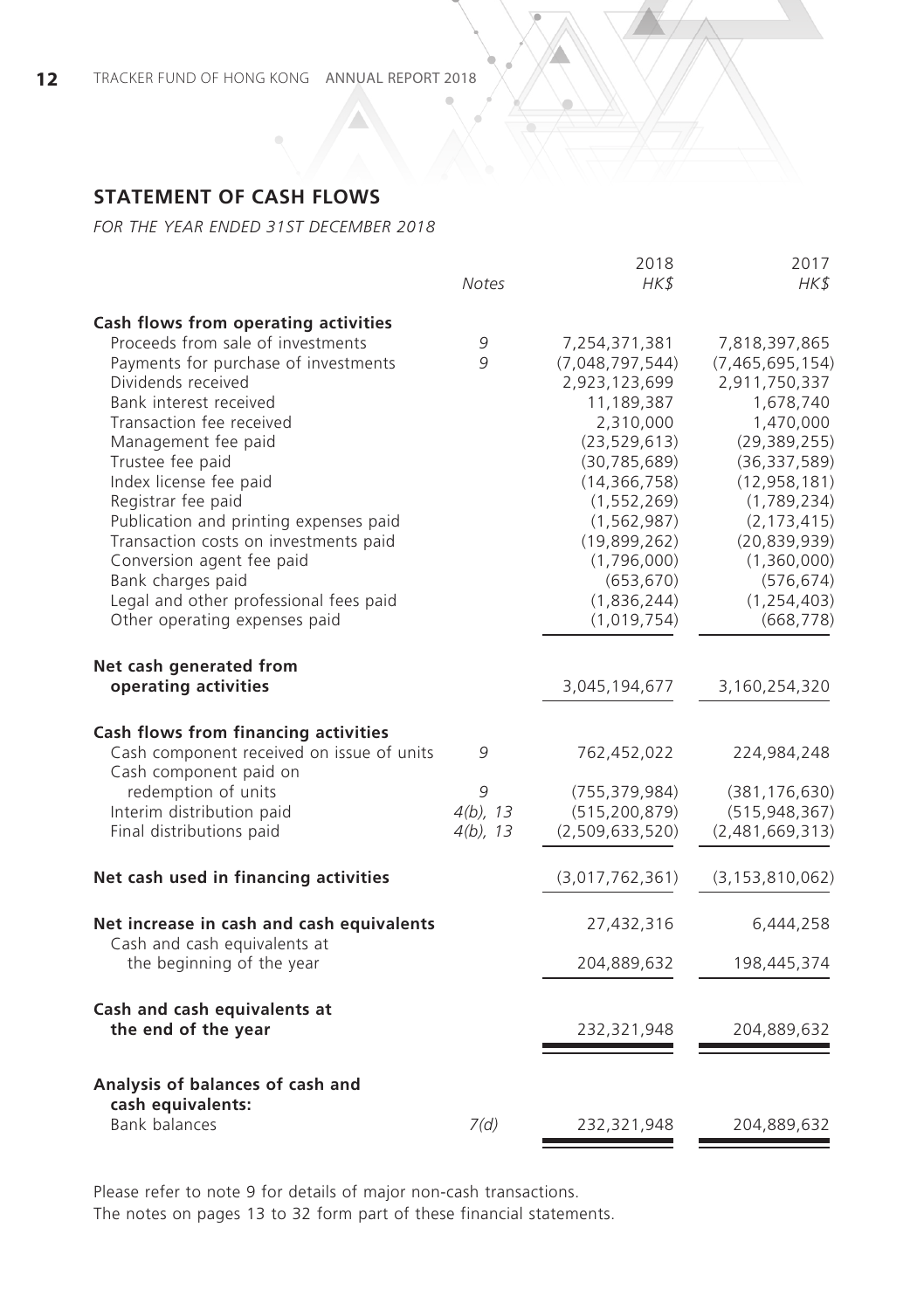### **NOTES TO THE FINANCIAL STATEMENTS**

#### **1 General Information**

Tracker Fund of Hong Kong (the "Fund") is a unit trust which is governed by its Trust Deed dated 23rd October 1999, as amended or supplemented from time to time (the "Trust Deed"). The Fund is authorized by the Securities and Futures Commission of Hong Kong under Section 104(1) of the Hong Kong Securities and Futures Ordinance. The Fund is also listed on The Stock Exchange of Hong Kong Limited (a subsidiary of the Hong Kong Exchanges and Clearing Limited).

The manager and the trustee of the Fund are State Street Global Advisors Asia Limited (the "Manager") and State Street Bank and Trust Company (the "Trustee") respectively.

The Fund's objective is to provide investment results that closely correspond to the performance of the Hang Seng Index (the "Index").

#### **2 Summary of significant accounting policies**

The principal accounting policies applied in the preparation of these financial statements are set out below. These policies have been consistently applied to all the years presented, unless otherwise stated.

#### **(a) Basis of preparation**

The financial statements have been prepared in accordance with Hong Kong Financial Reporting Standards ("HKFRS") issued by the Hong Kong Institute of Certified Public Accountants ("HKICPA"). The financial statements have been prepared under the historical cost convention, as modified by the revaluation of financial assets and financial liabilities held at fair value through profit or loss.

The preparation of financial statements in conformity with HKFRS requires the Manager to make judgments, estimates and assumptions that affect the application of accounting policies and the reported amounts of assets and liabilities, income and expense. The estimates and associated assumptions are based on historical experience and various other factors that are believed to be reasonable under the circumstances, the results of which form the basis of making the judgments about carrying values of assets and liabilities that are not readily apparent from other sources. Actual results may differ from these estimates.

All references to net assets throughout the financial statements refer to net assets attributable to unitholders of redeemable units unless otherwise stated.

#### *Standards and amendments to existing standards effective 1st January 2018*

HKFRS 9 'Financial Instruments' became effective for annual periods beginning on or after 1st January 2018. It addresses the classification, measurement and derecognition of financial assets and liabilities and replaces the multiple classification and measurement models in HKAS 39.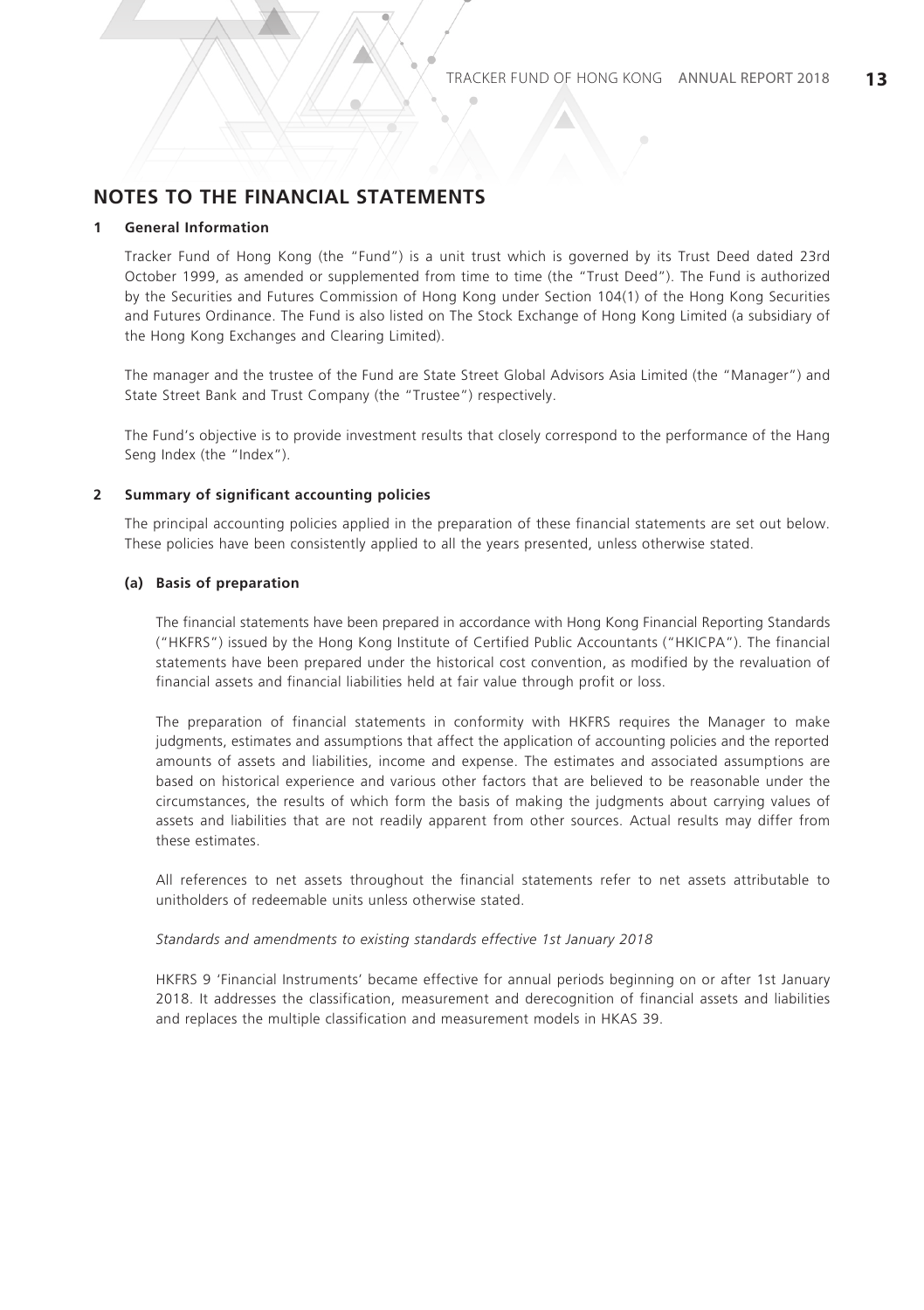#### **2 Summary of significant accounting policies** (Continued)

**(a) Basis of preparation** (Continued)

*Standards and amendments to existing standards effective 1st January 2018 (Continued)*

Classification and measurement of debt assets is driven by the entity's business model for managing the financial assets and the contractual cash flow characteristics of the financial assets. A debt instrument is measured at amortized cost if the objective of the business model is to hold the financial asset for the collection of the contractual cash flows and the contractual cash flows under the instrument solely represent payments of principal and interest (SPPI). A debt instrument is measured at fair value through other comprehensive income if the objective of the business model is to hold the financial asset both to collect contractual cash flows from SPPI and to sell. All other debt instruments must be recognized at fair value through profit or loss. An entity may however, at initial recognition, irrevocably designate a financial asset as measured at fair value through profit or loss if doing so eliminates or significantly reduces a measurement or recognition inconsistency. Derivative and equity instruments are measured at fair value through profit or loss unless, for equity instruments not held for trading, an irrevocable option is taken to measure at fair value through other comprehensive income. HKFRS 9 also introduces a new expected credit loss (ECL) impairment model.

HKFRS 9 has been applied retrospectively by the Fund and did not result in a change to the classification or measurement of financial instruments as outlined in note 2 (b). The Fund's investment portfolio continues to be classified as fair value through profit or loss and other financial assets which are held for collection continue to be measured at amortized cost. There was no material impact on adoption from the application of the new impairment model.

There are no other standards, amendments to standards or interpretations that are effective for annual periods beginning on 1st January 2018 that have a material effect on the financial statements of the Fund.

*New standards, amendments and interpretations effective after 1st January 2018 and have not been early adopted*

A number of new standards, amendments to standards and interpretations are effective for annual periods beginning after 1st January 2018, and have not been early adopted in preparing these financial statements. None of these are expected to have a material effect on the financial statements of the Fund.

#### **(b) Investments**

The Fund classifies its investments based on both the Fund's business model for managing those financial assets and the contractual cash flow characteristics of the financial assets. The portfolio of financial assets is managed and performance is evaluated on a fair value basis. The Fund is primarily focused on fair value information and uses that information to assess the assets' performance and to make decisions. The Fund has not taken the option to irrevocably designate any equity securities as fair value through other comprehensive income. Consequently, all investments are measured at fair value through profit or loss.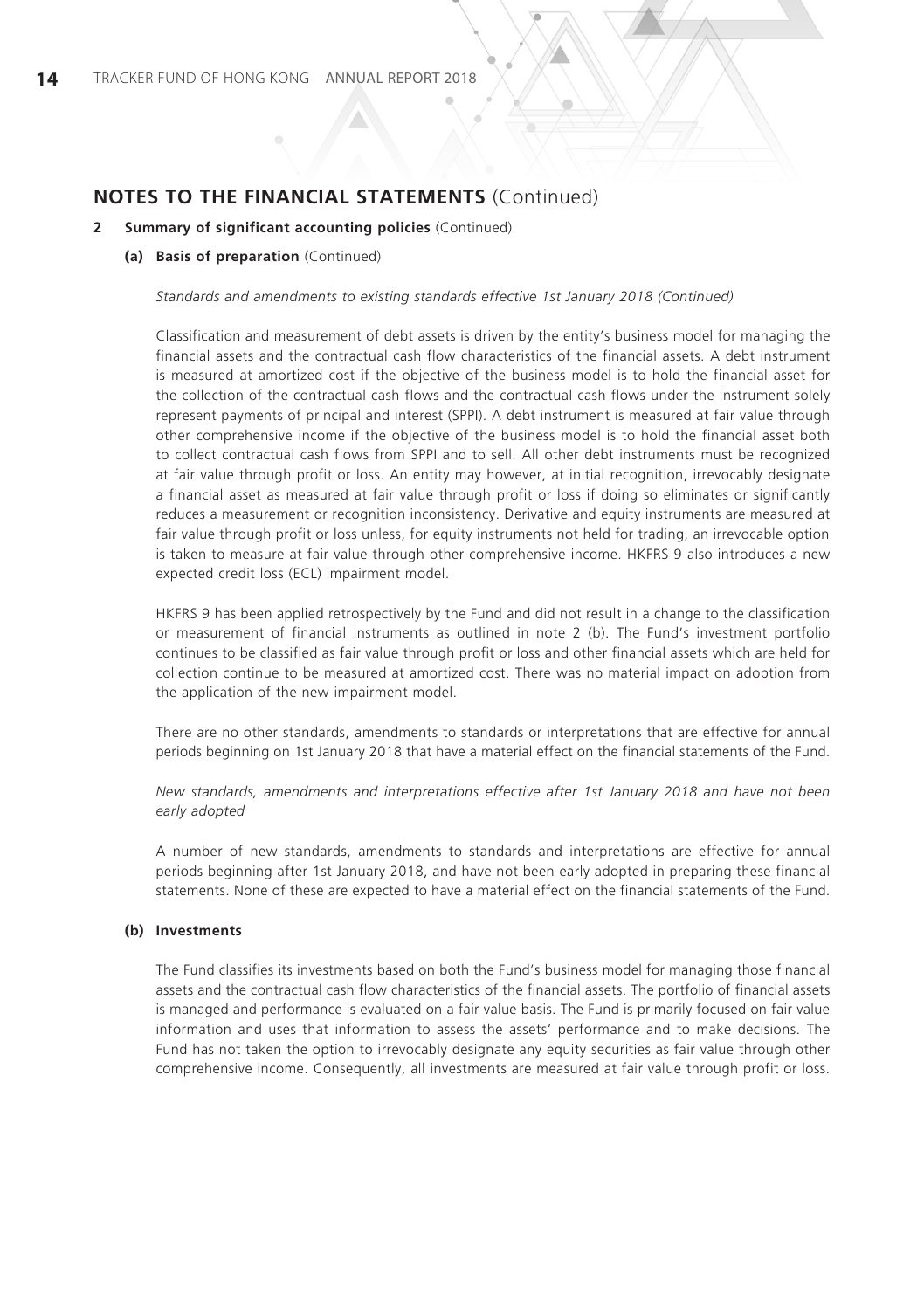#### **2 Summary of significant accounting policies** (Continued)

#### **(b) Investments** (Continued)

The Fund's policy requires the Manager to evaluate the information about these financial assets and liabilities on a fair value basis together with other related financial information.

Purchases and sales of investments are accounted for on the trade date basis – the date on which the Fund commits to purchase or sell the investments. Investments are initially recognized at fair value, excluding transaction costs which are expensed as incurred, and are subsequently re-measured at fair value. Realized and unrealized gains and losses on investments are included in the Statement of Comprehensive Income in the period in which they arise. Investments are derecognized when the rights to receive cash flows from the investments have expired or the Fund has transferred substantially all risks and rewards of ownership.

Fair value is the price that would be received to sell an asset or paid to transfer a liability in an orderly transaction between market participants at the measurement date. The fair value of financial assets and liabilities traded in active markets (such as publicly traded derivatives and trading securities) are based on quoted market prices at the close of trading on the reporting date. The Fund utilises the last traded market price for both financial assets and financial liabilities where the last traded price falls within the bid-ask spread. In circumstances where the last traded price is not within the bid-ask spread, the Manager will determine the point within the bid-ask spread that is most representative of fair value.

The fair value of financial assets and liabilities that are not traded in an active market (for example, over-the-counter derivatives) is determined using valuation techniques. The Fund uses a variety of methods and makes assumptions that are based on market conditions existing at each reporting date. Valuation techniques used include the use of comparable recent ordinary transactions between market participants, reference to other instruments that are substantially the same, discounted cash flow analysis, option pricing models and other valuation techniques commonly used by market participants making the maximum use of market inputs and relying as little as possible on entity-specific inputs.

Transfers between levels of the fair value hierarchy are deemed to have occurred at the beginning of the reporting period.

#### **(c) Offsetting financial instruments**

Financial assets and liabilities are offset and the net amount reported in the Statement of Net Assets where the Fund currently has a legally enforceable right to set-off the recognized amounts and there is an intention to settle on a net basis or realize the asset and settle the liability simultaneously. The legally enforceable right must not be contingent on future events and must be enforceable in the normal course of business and in the event of default, insolvency or bankruptcy of the Fund or the counterparty.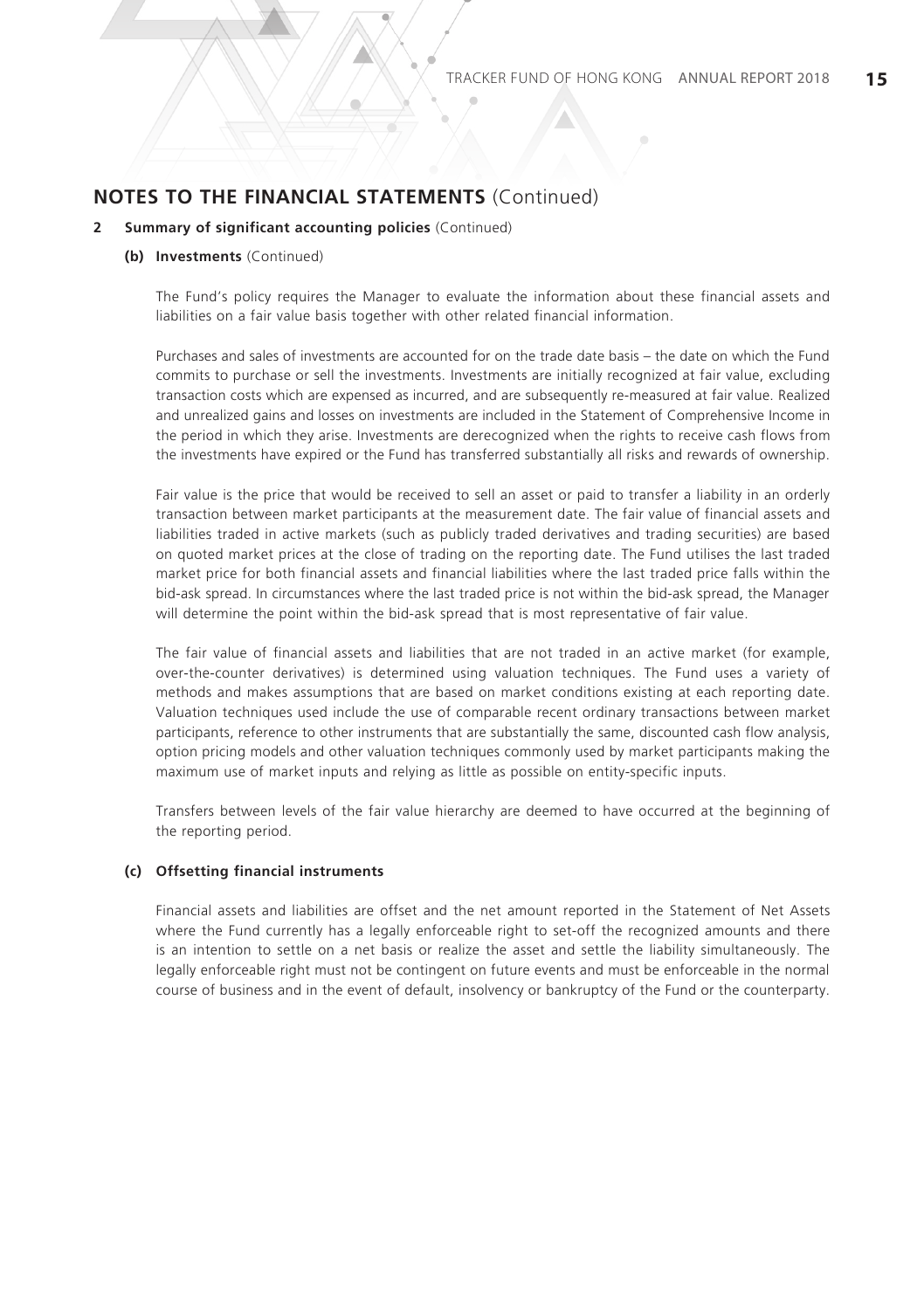#### **2 Summary of significant accounting policies** (Continued)

#### **(d) Income**

Dividend income on equity securities is recorded on the ex-dividend date. Dividend income on equity securities where no ex-dividend date is quoted is accounted for when the Fund's right to receive payment is established.

Interest income on bank deposit and from bank balances is recognized on a time-proportionate basis using the effective interest method.

Other income is accounted for in the Statement of Comprehensive Income on an accrual basis.

#### **(e) Expenses**

Expenses are accounted for in the Statement of Comprehensive Income on an accrual basis.

#### **(f) Distributions payable to unitholders of redeemable units**

Proposed distributions to unitholders of redeemable units are recognized in the Statement of Comprehensive Income when they are approved by the Supervisory Committee. The distribution on these redeemable units is recognized in the Statement of Comprehensive Income as finance costs.

#### **(g) Cash component**

Cash component represents the amount included in the issue price or redemption proceeds (as the case may be) of the units issued or redeemed, representing the difference between the net asset value per Creation Unit as calculated by the Manager as of that date and the value of the Index Basket (as defined in the Prospectus of the Fund and based on the nominal closing prices as of that date), including the dividend equivalent amount per Creation Unit.

#### **(h) Cash and cash equivalents**

Cash and cash equivalents include cash in hand, demand deposits, other short-term highly liquid investments with original maturities of three months or less and bank overdrafts.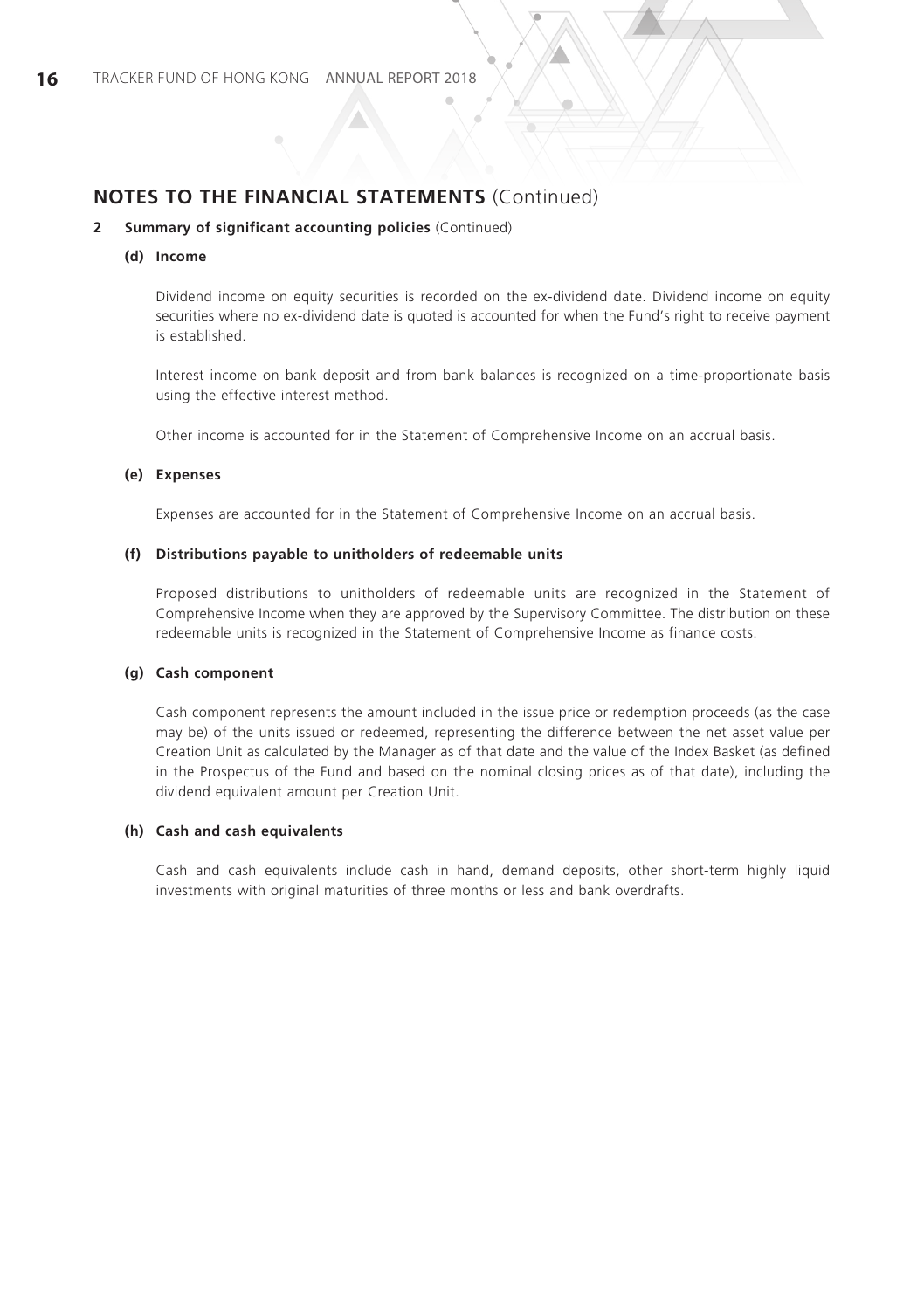#### **2 Summary of significant accounting policies** (Continued)

#### **(i) Translation of foreign currencies**

#### *Functional and presentation currency*

Items included in the financial statements are measured using the currency of the primary economic environment in which the Fund operates (the "functional currency"). The performance of the Fund is measured and reported to the unitholders of redeemable units in Hong Kong dollar. The Manager considers the Hong Kong dollar as the currency that most faithfully represents the economic effects of the underlying transactions, events and conditions. The financial statements are presented in Hong Kong dollar, which is the Fund's functional and presentation currency.

#### *Transactions and balances*

Foreign currency transactions are translated into the functional currency using the exchange rates prevailing at the dates of the transactions. Foreign currency assets and liabilities are translated into the functional currency using the exchange rate prevailing at the year end date.

Foreign exchange gains and losses arising from translation are included in the Statement of Comprehensive Income.

Foreign exchange gains and losses relating to cash and cash equivalents are presented in the Statement of Comprehensive Income within "net foreign currency gains/losses on cash and cash equivalents".

Foreign exchange gains and losses relating to the financial assets carried at fair value through profit or loss are presented in the Statement of Comprehensive Income within "net gain/(loss) on investments".

#### **(j) Redeemable units**

The Fund issues redeemable units, which are redeemable at the unitholder's option and are classified as financial liabilities. Redeemable units can only be redeemed in-kind equal to a proportionate share of the Fund's net asset value. The redeemable unit is carried at the redemption amount that is payable at the year end date if the unitholder exercises the right to put the unit back to the Fund. In accordance with the Trust Deed, the minimum redemption units are 1,000,000 units.

Redeemable units are issued and redeemed at the unitholder's option at prices based on the Fund's net asset value per unit at the time of issue or redemption. The Fund's net asset value per unit is calculated by dividing the net assets attributable to the unitholders of redeemable units with the total number of outstanding redeemable units. In accordance with the provisions of the Trust Deed, investment positions are valued based on the last traded market price for the purpose of determining the net asset value per unit for creations and redemptions.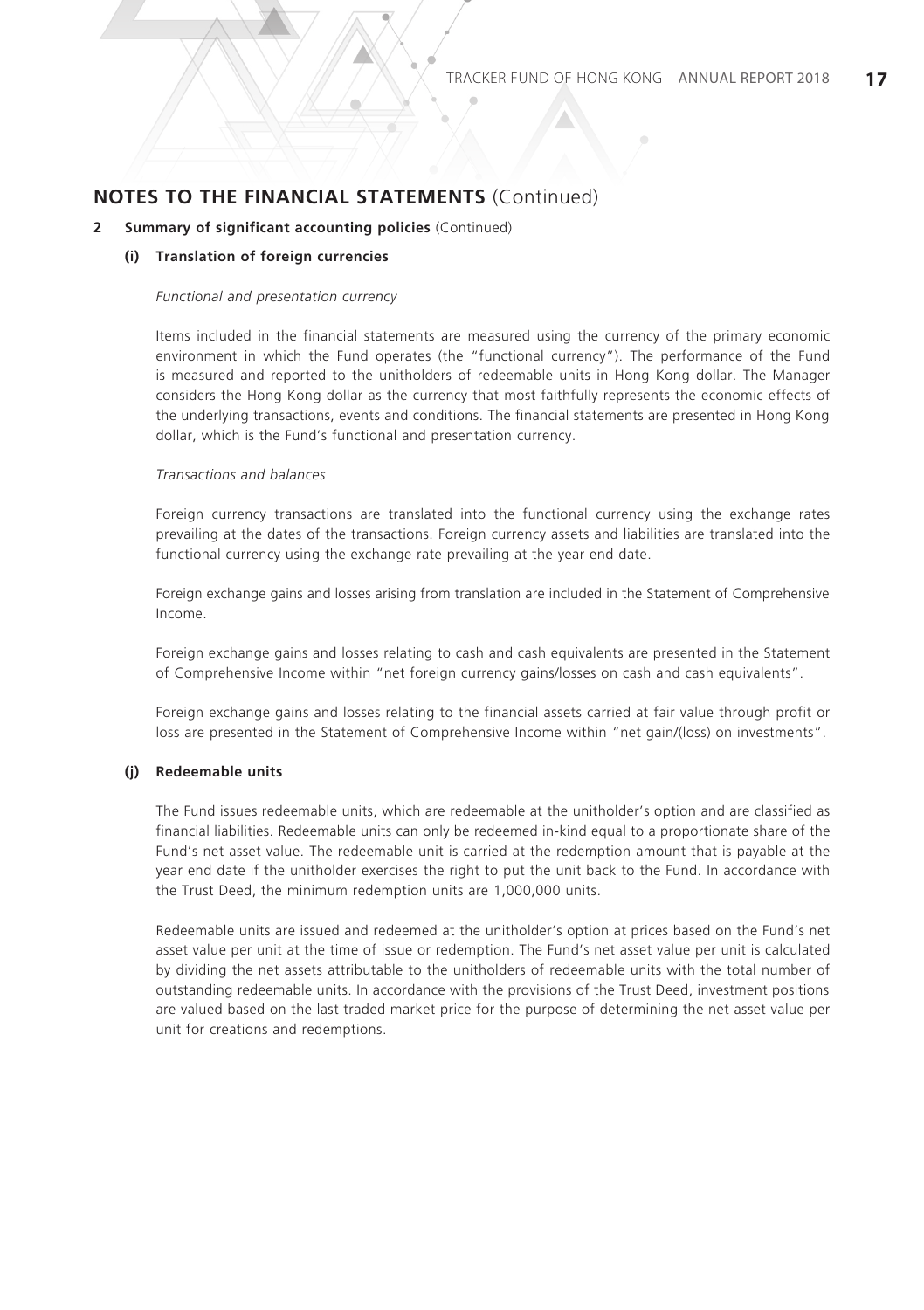#### **2 Summary of significant accounting policies** (Continued)

#### **(k) Segmental reporting**

Operating segments are reported in a manner consistent with the internal reporting used by the chief operating decision-maker. The Manager, who is responsible for allocating resources and assessing performance of the operating segments, has been identified as the chief operating decision-maker that makes strategic decisions.

#### **3 Net gain/(loss) on investments**

|                                                                                         | 2018<br>HK\$                          | 2017<br>HK\$                    |
|-----------------------------------------------------------------------------------------|---------------------------------------|---------------------------------|
| Change in unrealized gain/(loss) on investments<br>Realized gain on sale of investments | (24, 163, 411, 715)<br>11,720,433,953 | 23,401,884,984<br>3,737,894,183 |
|                                                                                         | (12, 442, 977, 762)                   | 27,139,779,167                  |

#### **4 Income**

#### **(a) Transaction fee**

Applications to create or redeem units are only made through brokers or dealers (who itself or its agent is a participant in Central Clearing and Settlement System ("CCASS") and to whose or whose agent's account any Units are for the time being credited by Hong Kong Securities Clearing Company ("HKSCC")) (the "Participating Dealers") which have executed participation agreements with the Manager, the Trustee, HK Conversion Agency Services Limited (the "Conversion Agent") and HKSCC. The Fund is entitled to receive a transaction fee of HK\$15,000 per total aggregate creation and redemption orders per day per Participating Dealer.

#### **(b) Other income**

Other income represents registrar charges levied on unitholders (other than HKSCC Nominees) who hold units registered in their own names as at each record date for the relevant distribution. Currently, these charges amount to the lower of HK\$40 per distribution per unitholder and the unitholder's actual distribution entitlement. Such charges are deducted on a half-yearly basis from the half-yearly distributions payable to the relevant unitholders.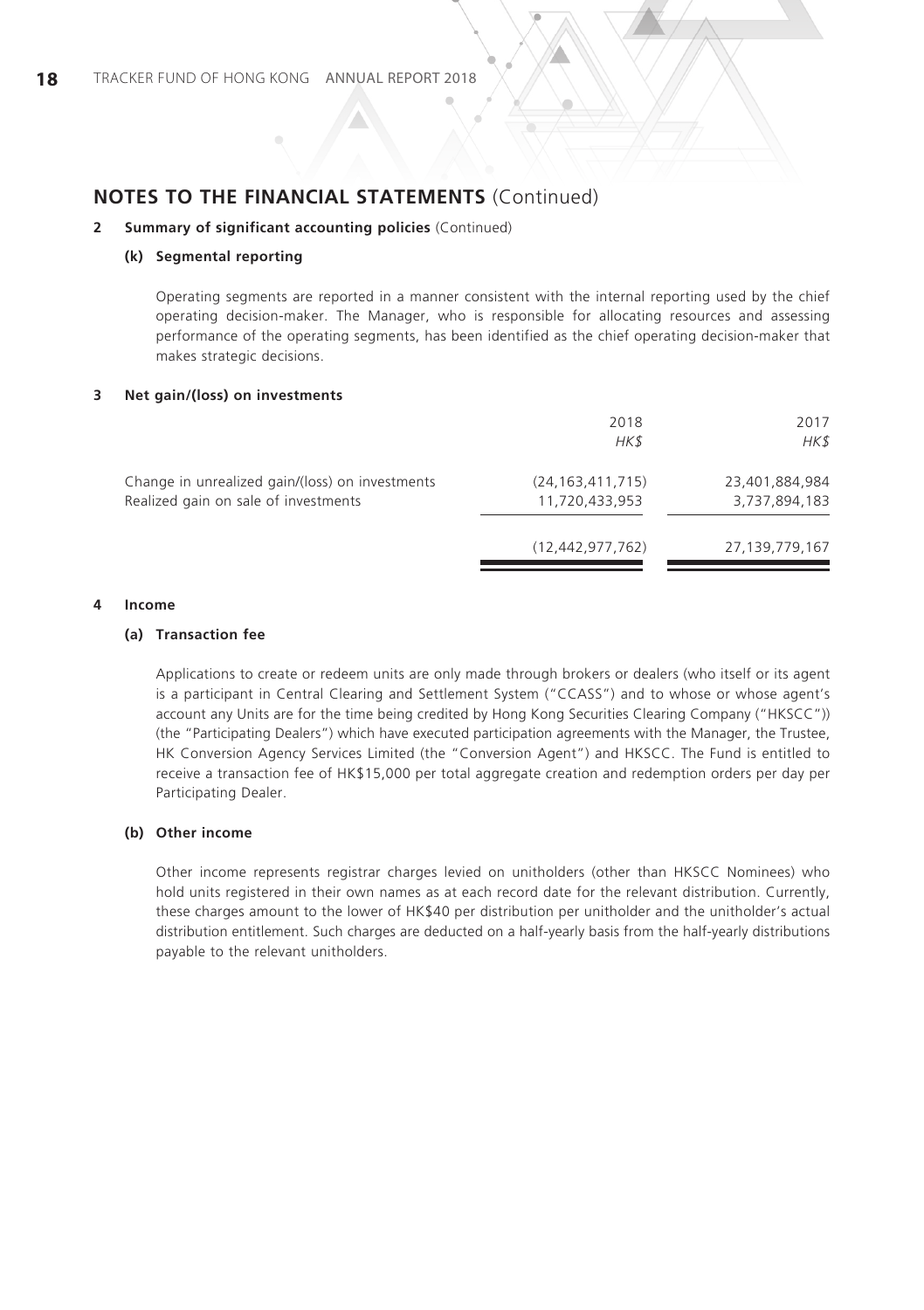#### **5 Number of units in issue and net assets attributable to unitholders of redeemable units**

The Fund's capital is represented by the net assets attributable to unitholders of redeemable units. Units are issued through an in-kind creation of an Index Basket with the remaining balances in cash, and are redeemed in-kind with the remaining balances in cash. Creations and redemptions of units during the year are shown on the Statement of Changes in Net Assets Attributable to Unitholders of Redeemable Units. In accordance with the objectives and risk management policies outlined in note 12(a), the Manager endeavors to invest in appropriate investments while maintaining sufficient liquidity to meet redemption, such liquidity being augmented by disposal of listed securities where necessary.

In accordance with the provisions of the Trust Deed, listed investments are stated at the last traded price on the valuation day for the purpose of determining net asset value per unit for creations and redemptions and for various fee calculations.

Net assets attributable to unitholders of redeemable units at last traded market prices represent a liability in the Statement of Net Assets, carried at the redemption amount that would be payable at the year end date if the unitholders exercised the right to redeem the units in the Fund.

|                                                                                         | Number of units   |                 |  |
|-----------------------------------------------------------------------------------------|-------------------|-----------------|--|
|                                                                                         | 2018              | 2017            |  |
| Units in issue at the beginning of the year                                             | 3,292,992,500     | 3,631,992,500   |  |
| Issue of units                                                                          | 1,673,000,000     | 987,000,000     |  |
| Redemptions of units                                                                    | (1,810,000,000)   | (1,326,000,000) |  |
| Units in issue at the end of the year                                                   | 3,155,992,500     | 3,292,992,500   |  |
|                                                                                         | HK\$              | HK\$            |  |
| Net assets attributable to unitholders of redeemable units                              | 82, 171, 591, 531 | 99,223,794,799  |  |
| Net assets attributable to unitholders of redeemable units<br>(per unit)                | 26.04             | 30.13           |  |
| Net asset value per Creation Unit<br>(1 Creation Unit is equivalent to 1,000,000 units) | 26,036,688        | 30,131,801      |  |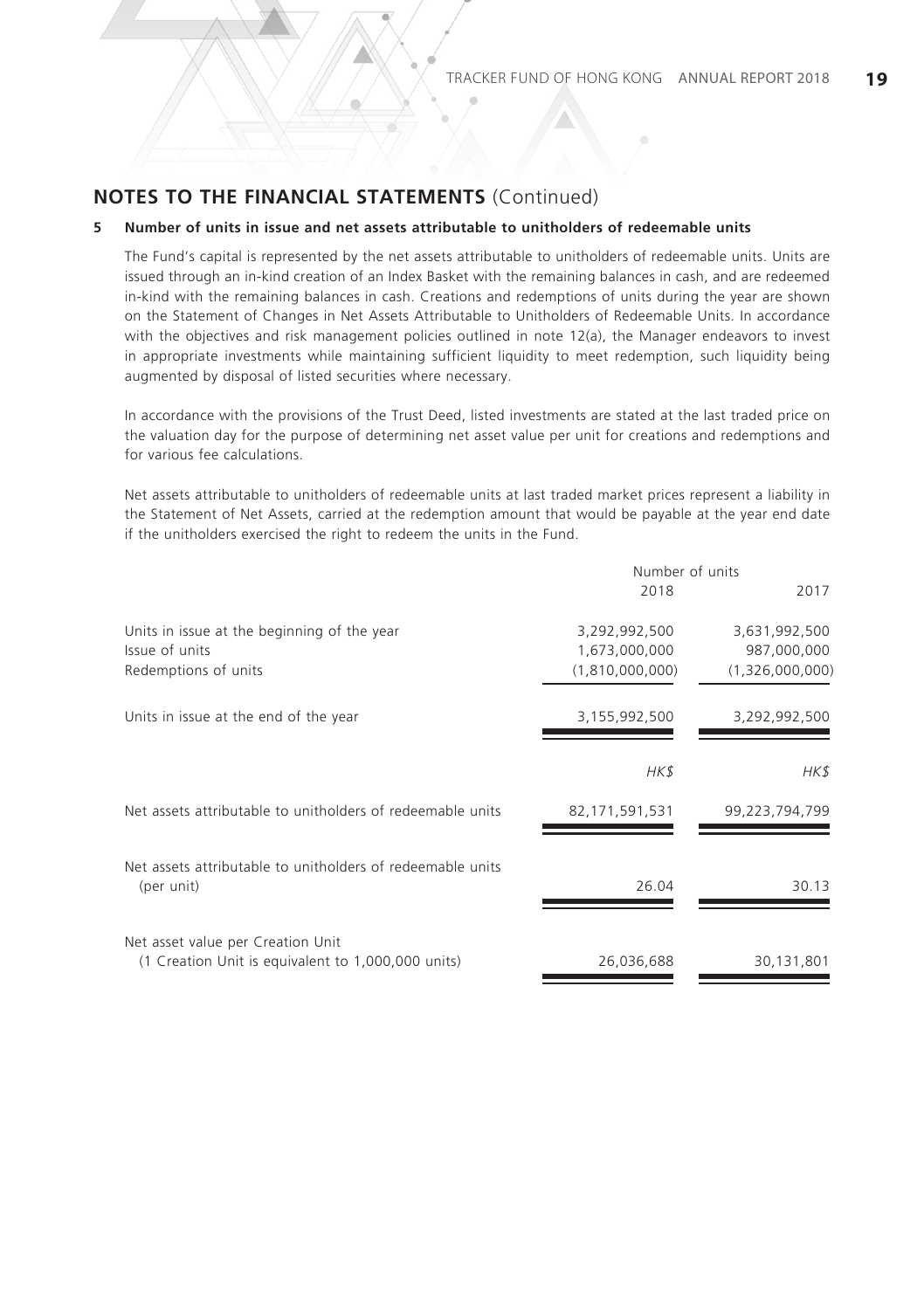#### **6 Taxation**

No provision for Hong Kong profits tax has been made as the Fund was authorized as a collective investment scheme under Section 104 of the Hong Kong Securities and Futures Ordinance and is therefore exempted from profits tax under Sections 26A(1A) of the Hong Kong Inland Revenue Ordinance.

The Fund invests in H-shares and Red Chips shares of companies in the People's Republic of China ("PRC") listed on the Hong Kong Stock Exchange. Under the PRC Corporate Income Tax Law, the Fund may be liable to pay PRC tax on the capital gains realized in the trading of Red Chips which are determined as PRC Tax Resident Enterprises and H-shares. However, no provision was made for taxation from such gains in the financial statements as the Manager believes that the Fund can sustain a position for not filing a tax return based on the existing tax regulations and that the prevailing enforcement of China tax on capital gains is not probable.

Withholding tax was charged on dividend income received from H-shares and Red Chips during the years ended 31st December 2018 and 2017.

#### **7 Transactions with the related parties/Manager and its Connected Persons**

Parties are considered to be related if one party has the ability to control the other party or exercise significant influence over the other party in making financial or operational decisions. Related parties of the Fund also include the Manager of the Fund and its connected persons. Connected Persons of the Manager are those as defined in the Code on Unit Trusts and Mutual Funds established by the Securities and Futures Commission of Hong Kong (the "SFC Code"). All transactions entered into during the year between the Fund and its related parties, including the Manager and its Connected Persons were carried out in the normal course of business and on normal commercial terms. To the best of the Manager's knowledge, the Fund does not have any other transactions with its related parties, including the Manager and its Connected Persons except for those disclosed below.

#### **(a) Manager's holding in the Fund**

The directors and officers of the Manager may transact in the units of the Fund as principal. As at 31st December 2018, the directors and officers of the Manager together held 13,000 units in the Fund (2017: 14,360 units).

#### **(b) Management fee**

The fee payable to the Manager is calculated at the following annual rates of the net asset value of the Fund on the last dealing day in the relevant quarter:

| For the first HK\$15 billion of the net asset value            | $0.050\%$ |
|----------------------------------------------------------------|-----------|
| For the next HK\$15 billion of the net asset value             | 0.045%    |
| For the next HK\$15 billion of the net asset value             | $0.030\%$ |
| Any amount by which the net asset value exceeds HK\$45 billion | 0.025%    |

The management fee is accrued daily and payable quarterly in arrears.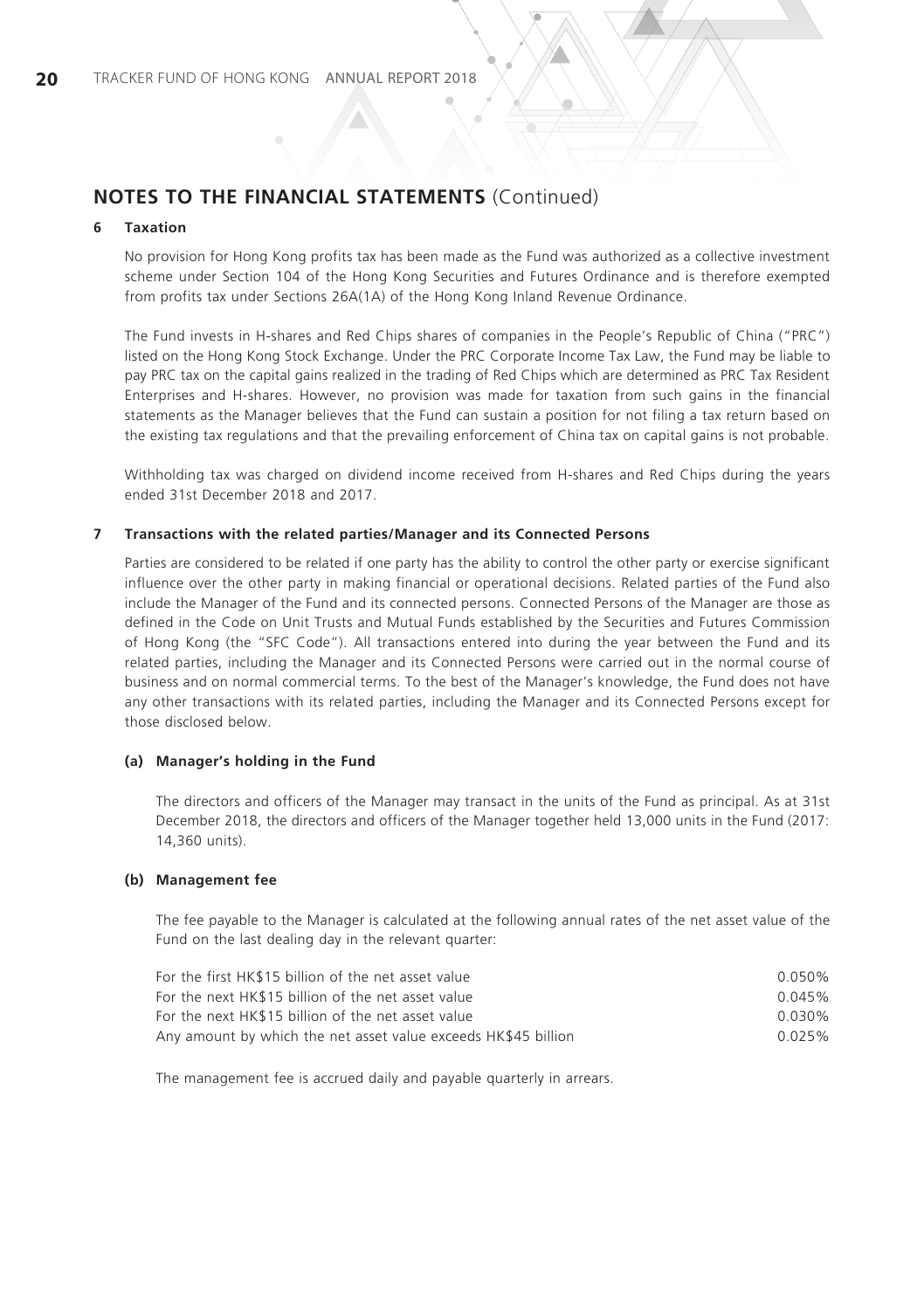#### **7 Transactions with the related parties/Manager and its Connected Persons** (Continued)

#### **(c) Trustee fee**

The fee payable to the Trustee is calculated at the following annual rates of the net asset value of the Fund of the last dealing day in the relevant quarter:

| For the first HK\$15 billion of the net asset value            | 0.050% |
|----------------------------------------------------------------|--------|
| For the next HK\$15 billion of the net asset value             | 0.045% |
| For the next HK\$15 billion of the net asset value             | 0.030% |
| Any amount by which the net asset value exceeds HK\$45 billion | 0.025% |

The trustee fee is accrued daily and payable quarterly in arrears.

#### **(d) Bank balances**

Bank balance held with the Trustee amounted to HK\$7,913,757 as at 31st December 2018 (2017: HK\$8,042,141). Such account is interest bearing. Interest income amounting to HK\$3,506 was accrued and received for the year ended to 31st December 2018 with respect to the bank balance held with the Trustee (2017: HK\$1,233).

#### **8 Other fees**

#### **(a) Registrar fee**

The fee payable to Computershare Hong Kong Investor Services Limited (the "Registrar"), is calculated based on the number of unitholders on the register on the first business day of the relevant month at the following fee scale, subject to a monthly maximum aggregate registrar fee of HK\$1,000,000.

|                                                                  | $H K$ \$    |
|------------------------------------------------------------------|-------------|
|                                                                  | (per month) |
| For the first 2,000 Unitholders                                  | 12,000      |
| For every additional 1,000 Unitholders up to 100,000 Unitholders | 2.650       |
| For every additional 1,000 Unitholders above 100,000 Unitholders | 2.250       |

The registrar fee is accrued daily and payable monthly in advance.

The Registrar is also reimbursed for all of its out-of-pocket expenses incurred in connection with performing its services.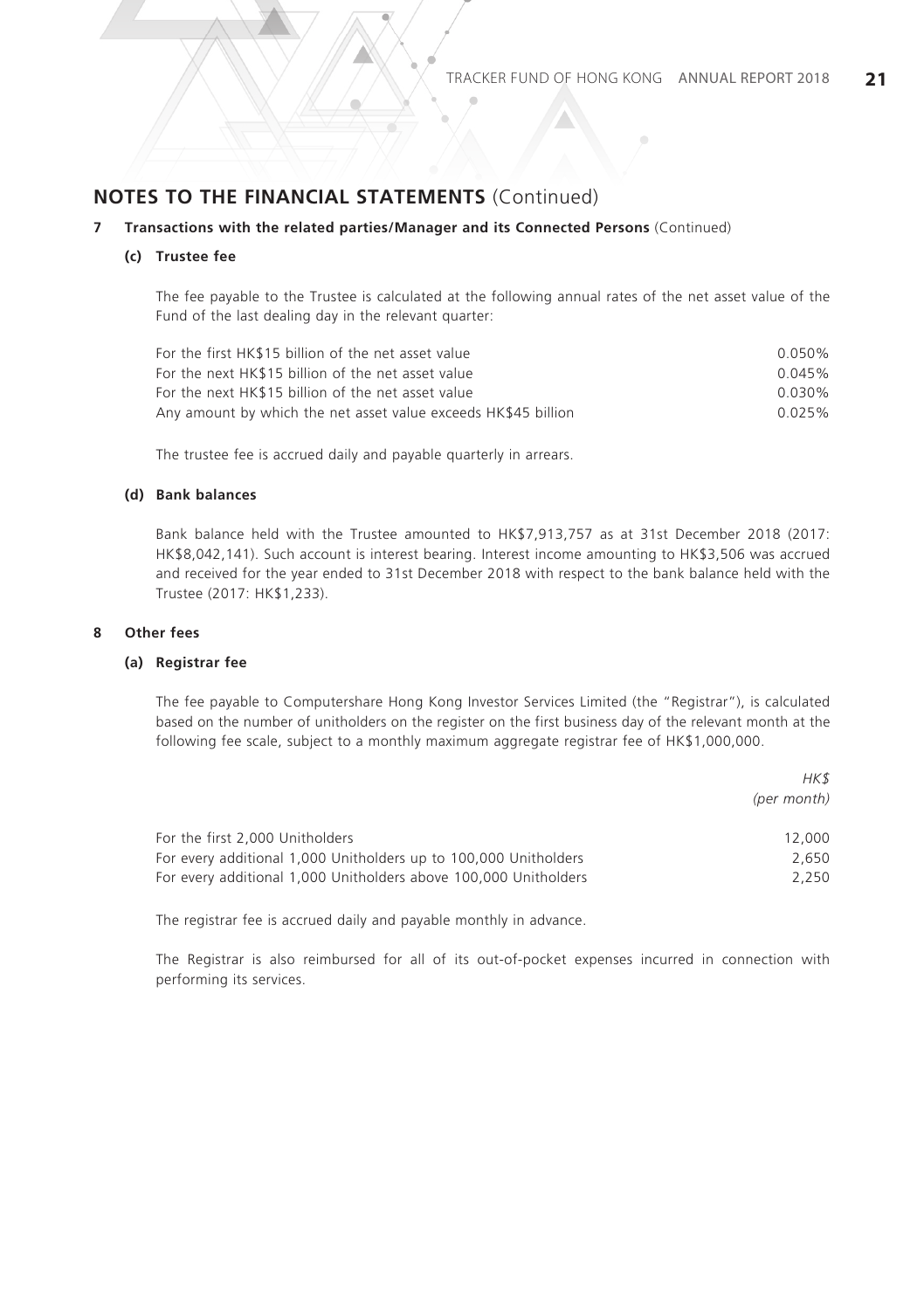#### *<u>Other fees (Continued)</u>*

#### **(b) Conversion agent fee**

The Conversion Agent, HK Conversion Agency Services Limited, received a monthly retainer fee of HK\$16,000 plus a transaction fee of HK\$12,000 on total aggregate creation and redemption orders per day per Participating Dealer.

The conversion agent fee is accrued daily and payable monthly in arrears.

#### **(c) Index license fee**

The index license fee is calculated at the rate of 0.015% per annum on the daily average net asset value of the Fund, subject to a minimum of US\$10,000 per annum.

The index license fee is accrued daily and payable quarterly in arrears.

#### **9 Major non-cash transactions**

In accordance with the Trust Deed, units are issued through an in-kind creation of an Index Basket with the remaining balances in cash. For each Creation Unit (of 1,000,000 units), the Fund receives an Index Basket consisting of constituent shares as determined by the Manager on a daily basis. During the year ended 31st December 2018, the Fund issued 1,673,000,000 units (2017: 987,000,000 units), totaling HK\$48,325,425,449 (2017: HK\$26,430,469,060) in exchange for Index Baskets consisting of investments valued at HK\$47,562,973,427 (2017: HK\$26,205,484,812) plus the relevant cash component of HK\$762,452,022 (2017: HK\$224,984,248).

In accordance with the Trust Deed, units are redeemed in-kind with the remaining balances in cash. During the year ended 31st December 2018, the Fund redeemed 1,810,000,000 units (2017: 1,326,000,000 units), totaling HK\$52,898,715,457 (2017: HK\$35,013,854,784) in exchange for Index Baskets consisting of investments valued at HK\$52,143,664,079 (2017: HK\$34,632,349,548) plus the relevant cash component of HK\$755,051,378 (2017: HK\$381,505,236).

#### **10 Soft dollar practices**

The Manager may effect transactions, provided that any such transaction is consistent with standards of "best execution", by or through the agency of another person for the account of the Fund with whom the Manager or any of its Connected Persons have an arrangement under which that party will from time to time provide to or procure for the Manager or any of its Connected Persons goods, services or other benefits (such as research and advisory services, computer hardware associated with specialized software or research services and performance measures) the nature of which is such that their provision can reasonably be expected to benefit the Fund as a whole and may contribute to an improvement in the performance of the Fund. For the avoidance of doubt, such goods and services may not include travel, accommodation, entertainment, general administrative goods or services, general office equipment or premises, membership fees, employees' salaries or direct money payments.

Since the inception of the Fund, the Manager had not participated in any soft dollar arrangements in respect of any transactions for the account of the Fund.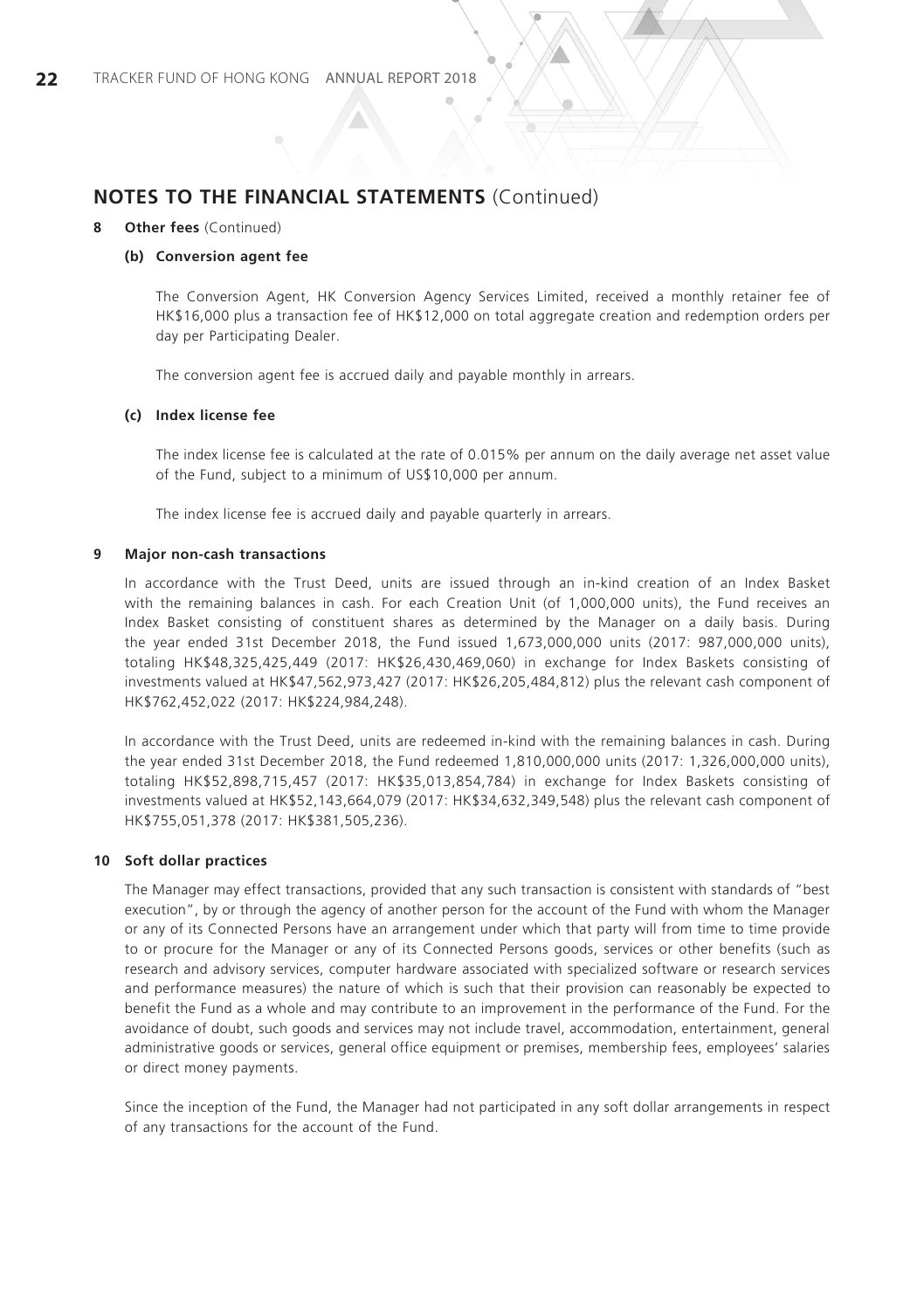#### **11 Investment limitations and prohibitions under the SFC Code**

Pursuant to the SFC's Guidelines for Regulating Index Tracking Exchange Traded Funds (the "ETF Guidelines"), the Manager is permitted to overweight the holdings of the Fund relative to its respective weightings in the underlying index, on the condition that the maximum extra weighting in any constituent securities will not exceed the maximum limit reasonably determined by the Fund and after consultation with the SFC. The maximum limit for each of the Fund has been disclosed in its respective prospectus.

The Manager has confirmed that the Fund has complied with this limit during the year ended 31st December 2018 and 2017.

The SFC Code allows the Fund to invest in constituent securities issued by a single issuer for more than 10% of the Fund's net asset value provided that the investment is limited to any constituent securities that each accounts for more than 10% of the weighting of the Index and the Fund's holding of any such constituent securities may not exceed their respective weightings in the Index (except as a result of changes in the composition of the Index and the excess is transitional and temporary in nature).

Constituent securities that account for more than 10% of the net asset value of the Fund as at year end were as follows:

| Respective weighting in the Index (%) |      | % of net asset value |      |
|---------------------------------------|------|----------------------|------|
| 2018                                  | 2017 | 2018                 | 2017 |
| 10.1                                  | 9.6  | 10.1                 | 9.6  |
| 10.0                                  | 10.3 | 10.0                 | 10.3 |
| 20.1                                  | 19.9 | 20.1                 | 19.9 |
|                                       |      |                      |      |

Except as disclosed above, there were no other securities that individually accounted for more than 10% of the net asset value of the Fund as at 31st December 2018 and 31st December 2017.

During the year ended 31st December 2018, the Hang Seng Index decreased by 13.61% (2017: increased by 35.99%), while the net asset value per unit of the Fund decreased by 13.59% (2017: increased by 35.95%).

#### **12 Financial risk management**

#### **(a) Strategy in using financial instruments**

#### *Investment objectives*

The Fund's investment objective is to provide investment results that closely correspond to the performance of the Index. The Manager will seek to achieve the investment objective by investing all, or substantially all, of the Fund's assets in shares in the constituent companies of the Index ("Index Shares") in substantially the same weightings as they appear in the Index. The Manager may also invest in certain other permitted investments in seeking to meet the investment objective. The Manager will rebalance the Fund's portfolio of investments from time to time to reflect any changes to the composition of, or the weighting of shares in, the Index.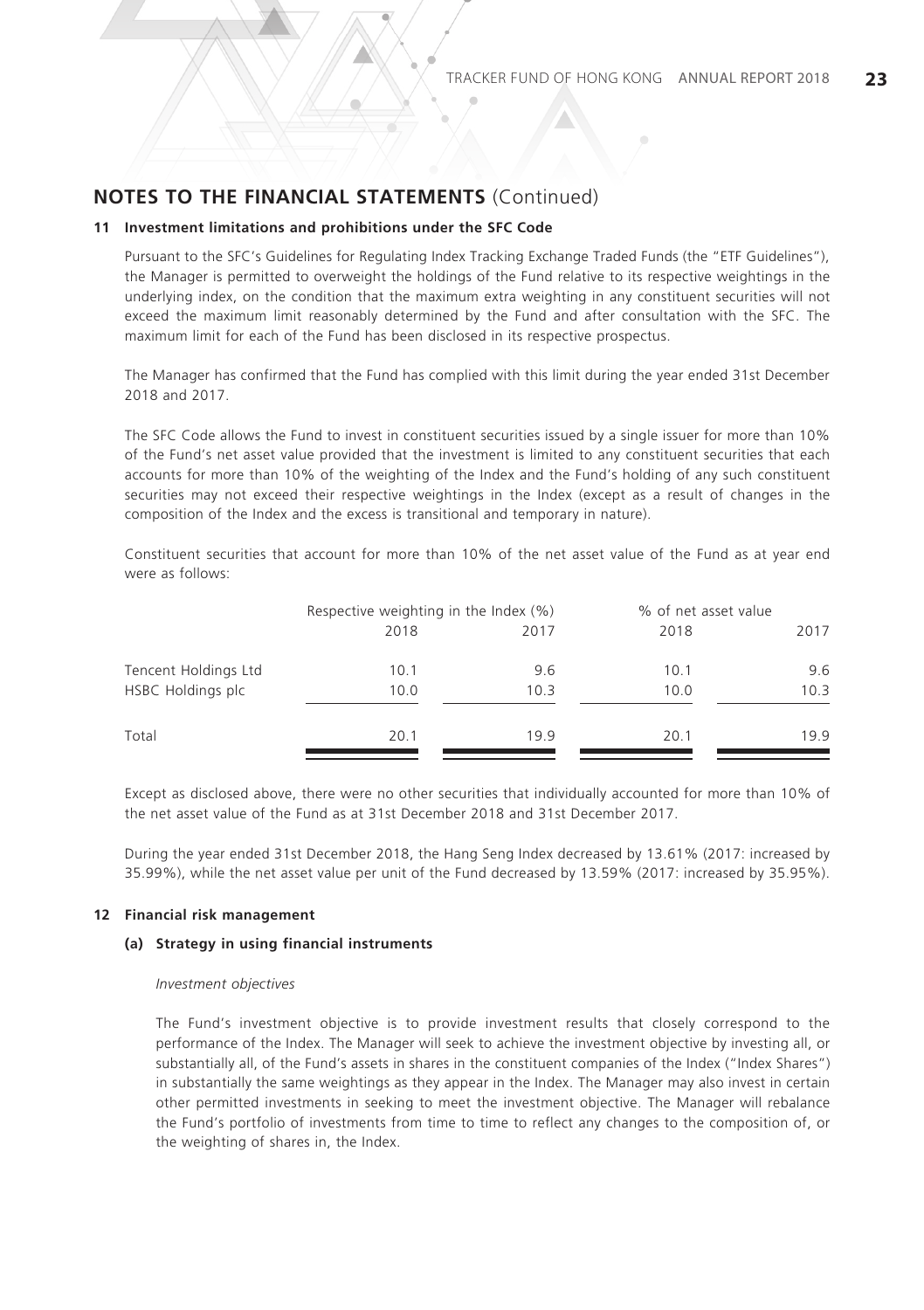#### **12 Financial risk management** (Continued)

#### **(a) Strategy in using financial instruments** (Continued)

#### *Investment policies*

The responsibility of the Manager is to reflect changes in the Index, insofar as practicable and subject to the Trust Deed, by replicating changes to the weightings and composition of the constituent shares in the Index in the portfolio of shares which make up the portfolio.

Since the investment objective is to provide investment results that closely correspond with the performance of the Index, the Manager is required to ensure, insofar as practicable and subject to the Trust Deed, that the assets comprised in the portfolio comprise only, or substantially only, interest in Index Shares and in the relative weightings such Index Shares appear in the Index. Other than cash held for distribution and to meet the fees, expenses and other liabilities, it is unlikely that cash or any other form of securities will form a substantial part of the assets.

The risks and the respective risk management policies employed by the Fund to manage these risks are discussed below.

#### **(b) Market price risk**

Market price risk is the risk that the value of a financial instrument will fluctuate as a result of changes in market prices, whether those changes are caused by factors specific to the individual instrument or factors affecting all instruments in the market.

All securities investments present a risk of loss of capital. The Fund's market price risk is managed through diversification of investment portfolio. The Manager monitors the investments on a daily basis and rebalances the portfolio of investments from time to time to reflect any changes to the composition of, or the weighting of shares in, the Index.

As at year end, the overall market exposure of the Fund was as follows:

|                                                     | At 31st December   |                 |                    |                 |
|-----------------------------------------------------|--------------------|-----------------|--------------------|-----------------|
|                                                     |                    | 2018            |                    | 2017            |
|                                                     | Fair Value<br>HK\$ | % of net assets | Fair Value<br>HK\$ | % of net assets |
| Held for trading:<br>Listed investments<br>Equities |                    |                 |                    |                 |
| - Hong Kong                                         | 81,964,264,535     | 99.75           | 99,039,501,431     | 99.81           |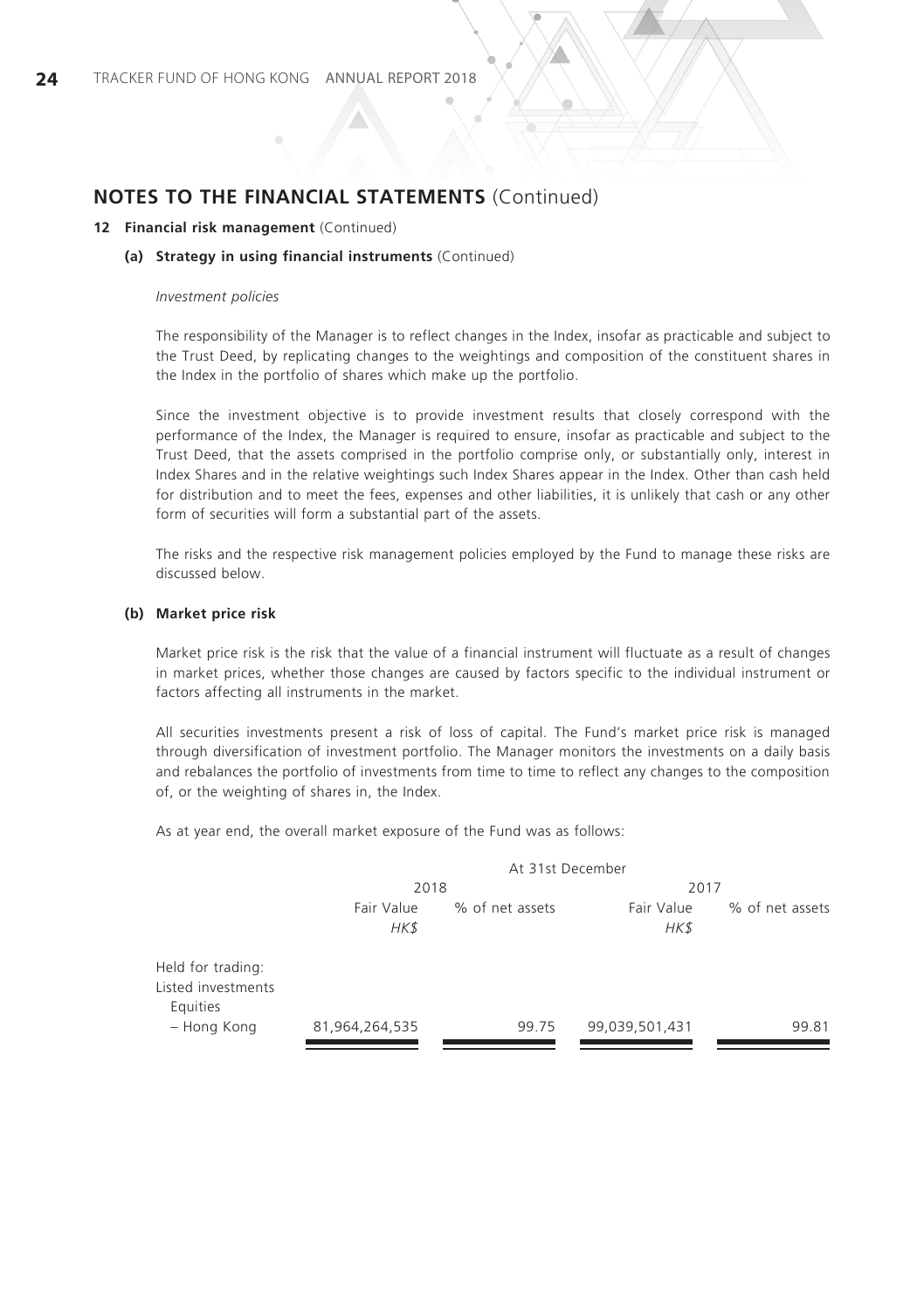#### **12 Financial risk management** (Continued)

**(b) Market price risk** (Continued)

#### *Net market exposures*

The following table shows the net market exposures of the Fund by industry:

|                         | 2018            | 2017            |
|-------------------------|-----------------|-----------------|
|                         | % of net assets | % of net assets |
| By industry             |                 |                 |
| - Commerce and industry | 35.12           | 35.03           |
| - Financials            | 48.10           | 48.62           |
| - Properties            | 11.12           | 11.48           |
| - Utilities             | 5.41            | 4.68            |
|                         | 99.75           | 99.81           |

All the Fund's equity securities are listed on the Hong Kong Stock Exchange. As the Fund is a Hang Seng Index tracking fund, movements in the Index would cause substantially the same percentage change in the Fund's net asset value.

|                   | 2018            |                | 2017   |                |
|-------------------|-----------------|----------------|--------|----------------|
|                   | Change in index | Impact         |        | Impact         |
|                   | $\%$            | HK\$           | $\%$   | HK\$           |
|                   | $+/-$           | $+/-$          | $+/-$  | $+/-$          |
| Hong Kong         |                 |                |        |                |
| - Hang Seng Index | 13.61%          | 11,155,336,403 | 35.99% | 35,644,316,565 |

The Manager has used their view of what would be a "reasonable shift" in each key market to estimate the change for use in the market sensitivity analysis above. Disclosures above are shown in absolute terms, changes and impacts could be positive or negative. Changes in market index % are revised annually depending on the Manager's current view of market volatility and other relevant factor.

#### **(c) Interest rate risk**

The majority of the Fund's financial assets and liabilities are non-interest bearing. As a result, the Fund is not subject to significant amounts of risk due to fluctuations in the prevailing levels of market interest rates.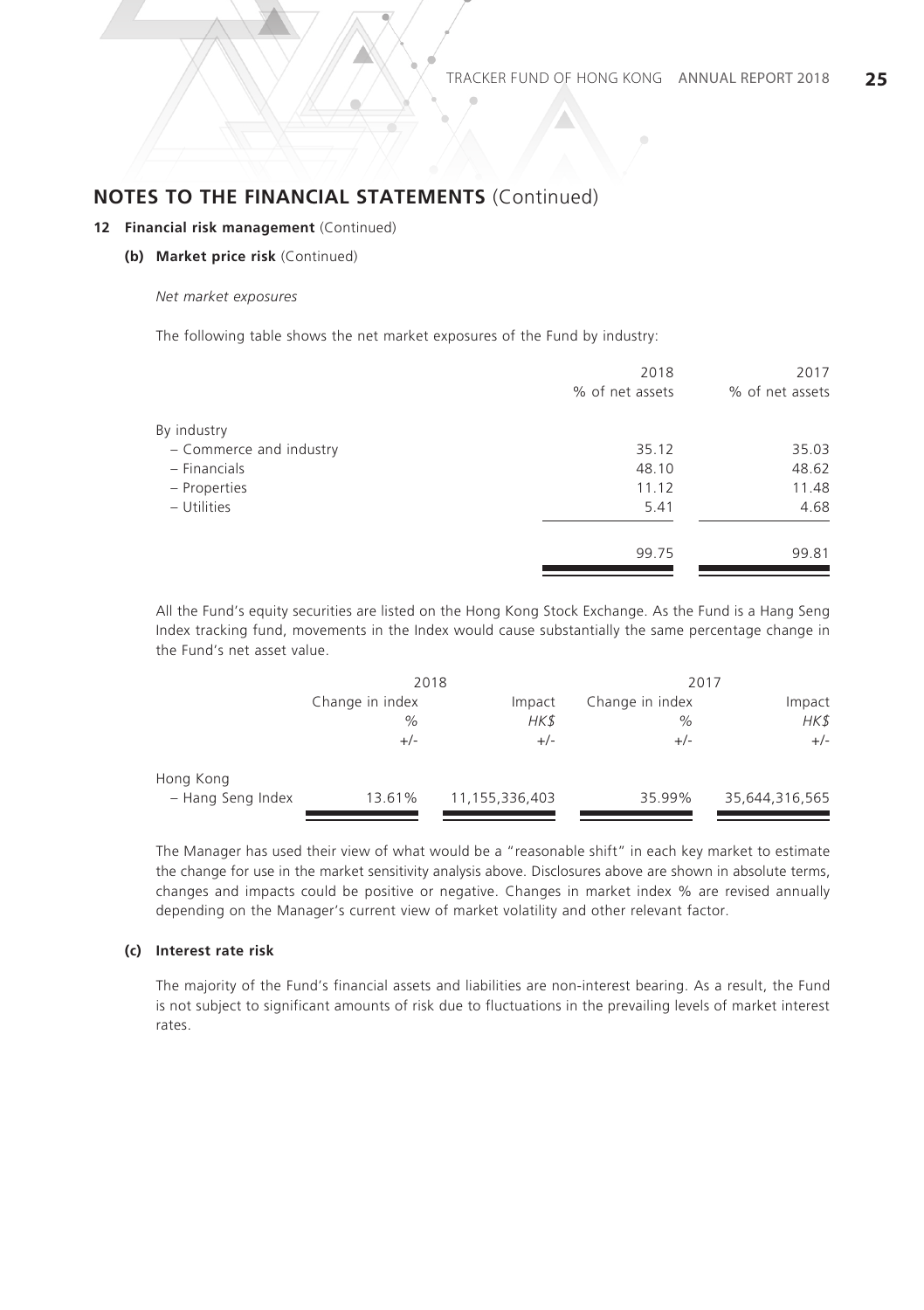#### **12 Financial risk management** (Continued)

#### **(d) Credit and counterparty risk**

Credit and counterparty risk is the risk that an issuer or counterparty will be unable or unwilling to pay amounts in full when due.

All transactions in securities are settled/paid for upon delivery using brokers approved by the Manager. The risk of default is considered minimal as delivery of securities sold is only made once the broker has received payment. Payment is made on a purchase once the securities have been received by the broker. The trade will fail if either party fails to meet its obligation.

The Fund's financial assets which are potentially subject to credit risk consist principally of securities and bank balances. The Manager limits the Fund's exposure to credit risk by transacting with well-established broker-dealers and banks with high credit ratings.

The table below summarises the net exposure to the custodian and bank at 31st December 2018 and 2017 together with their credit rating issued by Moody's.

#### **As at 31st December 2018**

|                                                 | HK\$           | Credit rating |
|-------------------------------------------------|----------------|---------------|
| Investments held with Custodian                 |                |               |
| State Street Bank and Trust Company             | 81.964.264.535 | Aa1           |
| Cash at Bank                                    |                |               |
| State Street Bank and Trust Company             | 7,913,757      | Aa1           |
| United Overseas Bank Limited                    | 168,022,161    | Aa1           |
| Industrial Bank of Korea                        | 2,032          | Aa2           |
| The Hongkong and Shanghai Banking               |                |               |
| Corporation Limited                             | 56,368,192     | Aa2           |
| Australia and New Zealand Banking Group Limited | 15,806         | Aa3           |
| As at 31st December 2017                        |                |               |
|                                                 | HK\$           | Credit rating |
| Investments held with Custodian                 |                |               |
| State Street Bank and Trust Company             | 99,039,501,431 | Aa1           |
| Cash at Bank                                    |                |               |
| State Street Bank and Trust Company             | 8.042.140      | Aa1           |
| The Hongkong and Shanghai Banking               |                |               |
| Corporation Limited                             | 49,686,216     | Aa3           |
| Australia and New Zealand Banking Group Limited | 147, 161, 276  | Aa3           |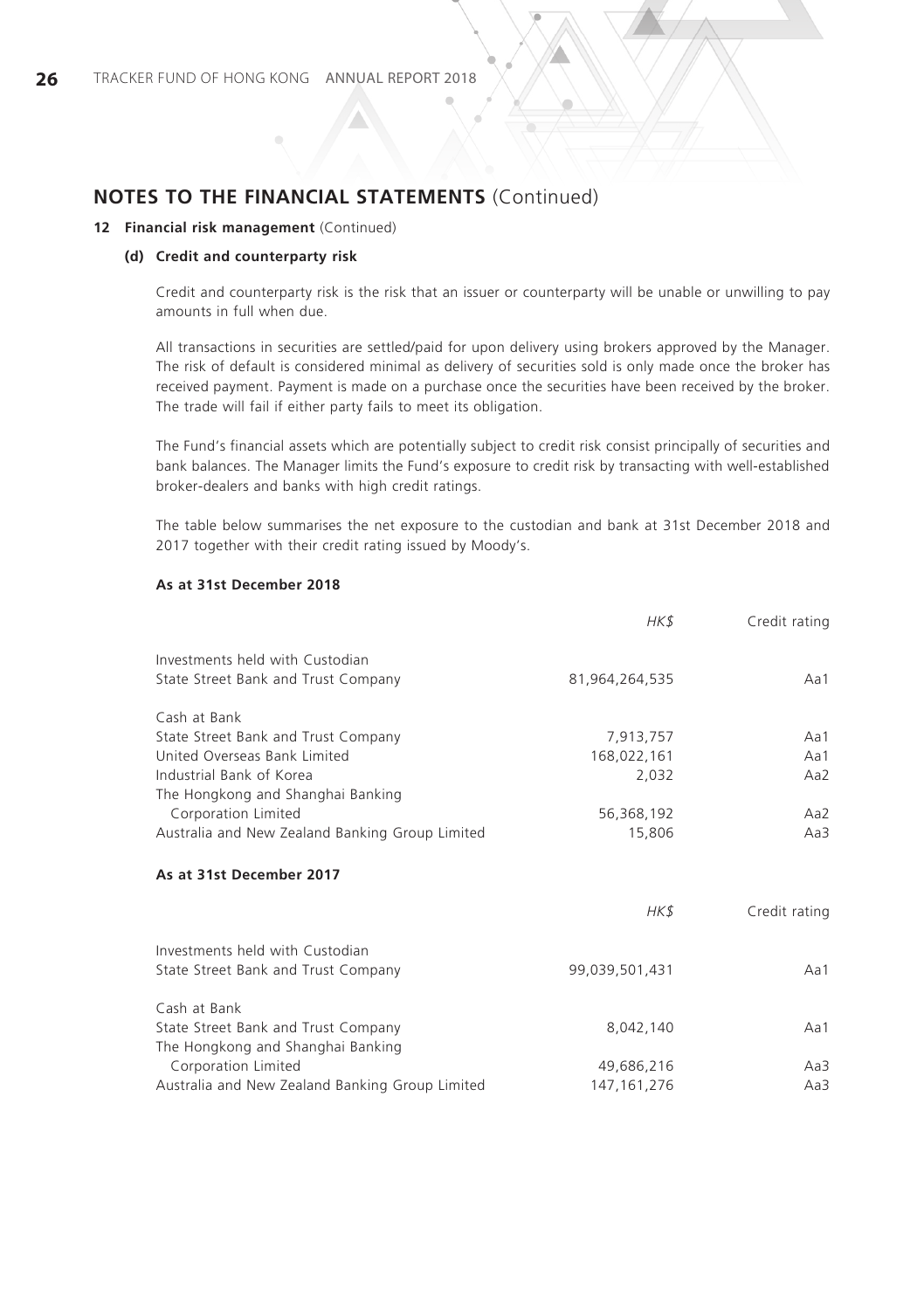#### **12 Financial risk management** (Continued)

#### **(d) Credit and counterparty risk** (Continued)

Accordingly, the Manager considers the Fund has no significant credit risk.

The maximum exposure to credit risk as at 31st December 2018 and 2017 is the carrying amount of the financial assets as shown on the Statement of Net Assets.

The Fund measures credit risk and expected credit losses using probability of default, exposure at default and loss given default. The Manager considers both historical analysis and forward looking information in determining any expected credit loss. At 31st December 2018 and 31st December 2017, all other receivables and bank balances are held with counterparties with high credit rating and are due to be settled within 1 week. The Manager considers the probability of default to be close to zero as the counterparties have a strong capacity to meet their contractual obligations in the near term. As a result, no loss allowance has been recognised based on 12-month expected credit losses as any such impairment would be wholly insignificant to the Fund.

#### **(e) Currency risk**

Currency risk is the risk that the value of financial instruments will fluctuate due to changes in foreign exchange rates.

The Fund has no significant currency risk as substantially all assets and liabilities are denominated in Hong Kong dollars, the Fund's functional and presentation currency.

#### **(f) Liquidity risk**

Liquidity risk is the risk that an entity will encounter difficulty in settling a liability, including a redemption request.

The Fund invests the majority of its assets in investments that are traded in an active market and can be readily disposed of. The Fund's securities are considered readily realizable, as they are listed on the Hong Kong Stock Exchange. It is the intent of the Manager to monitor the Fund's liquidity position on a daily basis.

The following table gives the contractual undiscounted cash-flow projection of the Fund's financial liabilities. Balances due within 12 months equal their carrying balances, as the impact of discounting is not significant.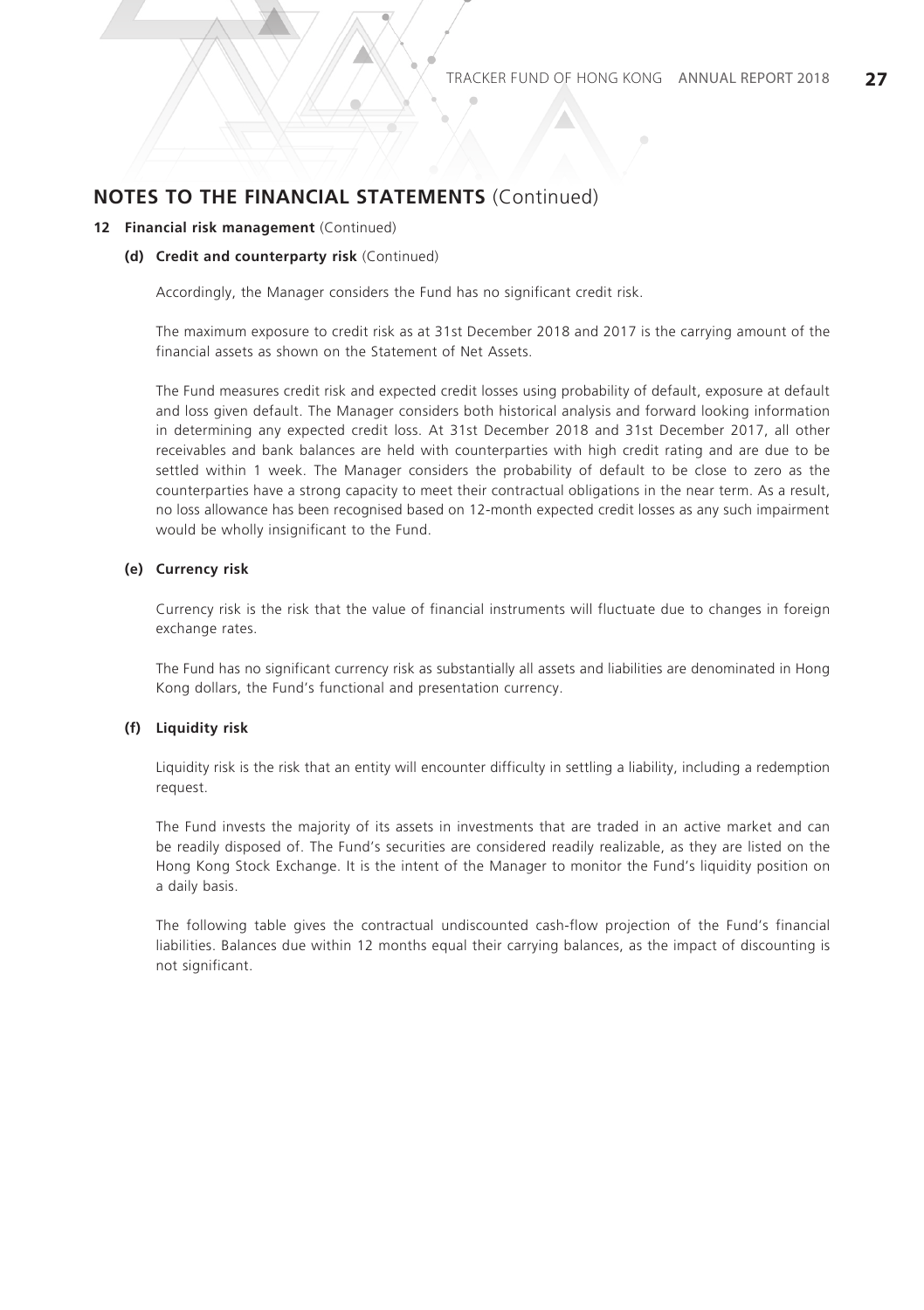Λ

### **12 Financial risk management** (Continued)

**(f) Liquidity risk** (Continued)

*Maturity analysis*

|                                                                                  | Less than 1 month<br>HK\$ | 1-3 months<br>HK\$ | Total<br>HK\$     |
|----------------------------------------------------------------------------------|---------------------------|--------------------|-------------------|
| At 31st December 2018                                                            |                           |                    |                   |
| Management fee payable                                                           |                           | 13,773,831         | 13,773,831        |
| Trustee fee payable                                                              |                           | 7,028,525          | 7,028,525         |
| Index license fee payable                                                        | 3,082,441                 |                    | 3,082,441         |
| Registrar fee payable                                                            | 491,436                   |                    | 491,436           |
| Professional fee payable                                                         |                           | 357,000            | 357,000           |
| Other accounts payable and accruals<br>Net assets attributable to unitholders of |                           | 1,627,130          | 1,627,130         |
| redeemable units                                                                 | 82, 171, 591, 531         |                    | 82, 171, 591, 531 |
|                                                                                  |                           |                    |                   |
| <b>Total financial liabilities</b>                                               | 82, 175, 165, 408         | 22,786,486         | 82,197,951,894    |
|                                                                                  | Less than 1 month         | 1-3 months         | Total             |
|                                                                                  | HK\$                      | HK\$               | HK\$              |
| At 31st December 2017                                                            |                           |                    |                   |
| Management fee payable                                                           |                           | 7,880,116          | 7,880,116         |
| Trustee fee payable                                                              |                           | 7,880,116          | 7,880,116         |
| Index license fee payable                                                        | 3,593,823                 |                    | 3,593,823         |
| Registrar fee payable                                                            | 289,375                   |                    | 289,375           |
| Professional fee payable                                                         |                           | 40,000             | 40,000            |
| Amounts payable on redemption of units                                           | 328,606                   |                    | 328,606           |
| Other accounts payable and accruals                                              |                           | 1,260,573          | 1,260,573         |
| Net assets attributable to unitholders of<br>redeemable units                    |                           |                    |                   |
|                                                                                  |                           |                    |                   |
|                                                                                  | 99,223,794,799            |                    | 99,223,794,799    |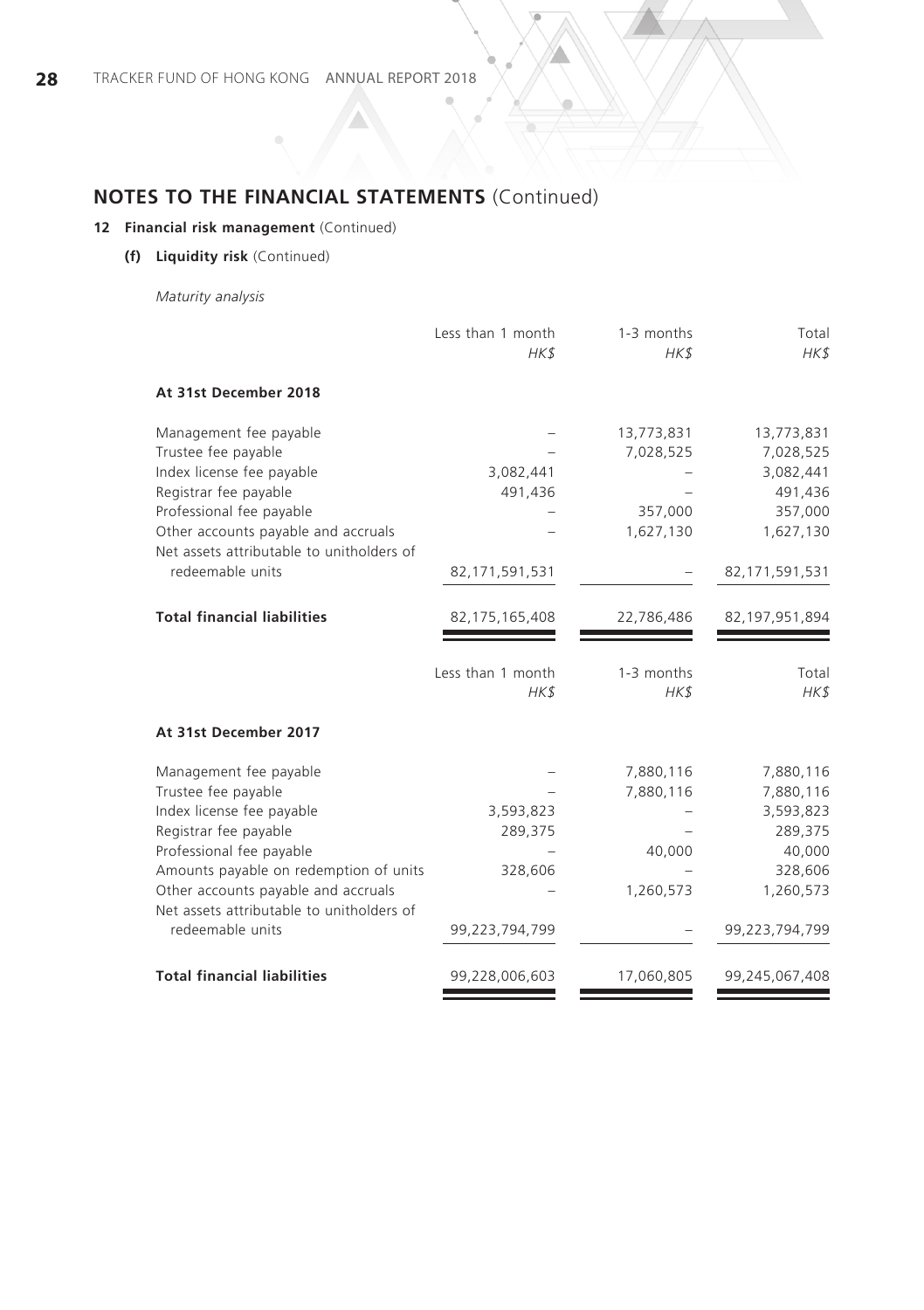#### **12 Financial risk management** (Continued)

**(f) Liquidity risk** (Continued)

#### *Maturity analysis (Continued)*

Refer to note 2(j), units are redeemed on demand at the unitholder's option. However, the Manager do not envisage that the contractual maturity disclosed in the table above will be representative of the actual cash outflows, as unitholders typically retain the units for the medium to long term.

The Manager manages the liquidity risk of the Fund by investing in securities that it expects to be able to liquidate within 7 days or less. The following table illustrates the expected liquidity of assets held at 31st December:

|      | Less than 7 days<br>HK\$ | 7 days to<br>less than 1 month<br>HK\$ | Total<br>HK\$  |
|------|--------------------------|----------------------------------------|----------------|
| 2018 | 70,172,205,732           | 12,024,380,751                         | 82,196,586,483 |
|      | Less than 7 days<br>HK\$ | 7 days to<br>less than 1 month<br>HK\$ | Total<br>HK\$  |
| 2017 | 94,807,243,728           | 4,437,147,335                          | 99,244,391,063 |

#### **(g) Capital risk management**

The Fund's objective is to provide investment results that closely correspond to the performance of the Hang Seng Index. The Manager may:

- Redeem and issue new units in accordance with the constitutive documents of the Fund, which include the ability to amend the Creation Unit and Redemption Unit size upon the approval of the Trustee and Supervisory Committee;
- Exercise discretion when determining the amount of distributions of the Fund to unitholders of redeemable units; and
- Suspend the creation and redemption of units under certain circumstances stipulated in the prospectus.

Units are issued through an in-kind creation of an Index Basket with the remaining balances in cash and are not through a cash creation only. Units are redeemed in-kind with the remaining balances in cash and are not redeemable for cash only.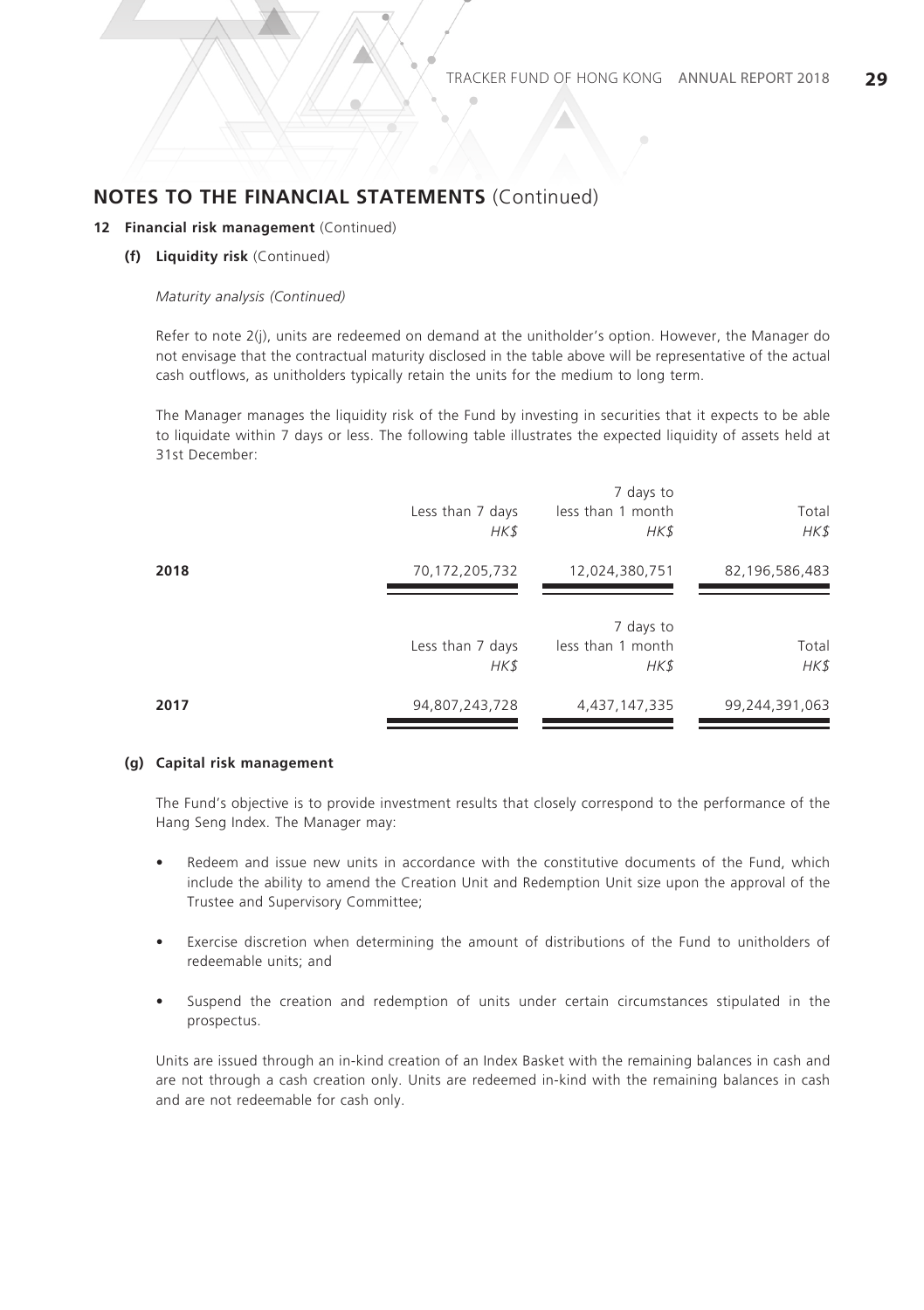#### **12 Financial risk management** (Continued)

#### **(h) Fair value estimation**

The fair value of financial assets and liabilities traded in active markets (such as publicly traded derivatives and trading securities) are based on quoted market prices at the close of trading on the year end date.

A financial instrument is regarded as quoted in an active market if quoted prices are readily and regularly available from an exchange, dealer, broker, industry group, pricing service, or regulatory agency, and those prices represent actual and regularly occurring market transactions on an arm's length basis.

The carrying value less impairment provision of other receivables and payables are assumed to approximate their fair values. The fair value of financial liabilities for disclosure purposes is estimated by discounting the future contractual cash flows at the current market interest rate that is available to the Fund for similar financial instruments.

HKFRS 13 requires the Fund to classify fair value measurements using a fair value hierarchy that reflects the significance of the inputs used in making the measurements. The fair value hierarchy has the following levels:

- Quoted prices (unadjusted) in active markets for identical assets or liabilities that the Fund can access at the measurement date (level 1).
- Inputs other than quoted prices included within level 1 that are observable for the asset or liability, either directly (that is, as prices) or indirectly (that is, derived from prices) (level 2).
- Inputs for the asset or liability that are not based on observable market data (that is, unobservable inputs) (level 3).

The level in the fair value hierarchy within which the fair value measurement is categorized in its entirety is determined on the basis of the lowest level input that is significant to the fair value measurement in its entirety. For this purpose, the significance of an input is assessed against the fair value measurement in its entirety. If a fair value measurement uses observable inputs that require significant adjustment based on unobservable inputs, that measurement is a level 3 measurement. Assessing the significance of a particular input to the fair value measurement in its entirety requires judgment, considering factors specific to the asset or liability.

The determination of what constitutes "observable" requires significant judgment by the Fund. The Fund considers observable data to be that market data that is readily available, regularly distributed or updated, reliable and verifiable, not proprietary, and provided by independent sources that are actively involved in the relevant market.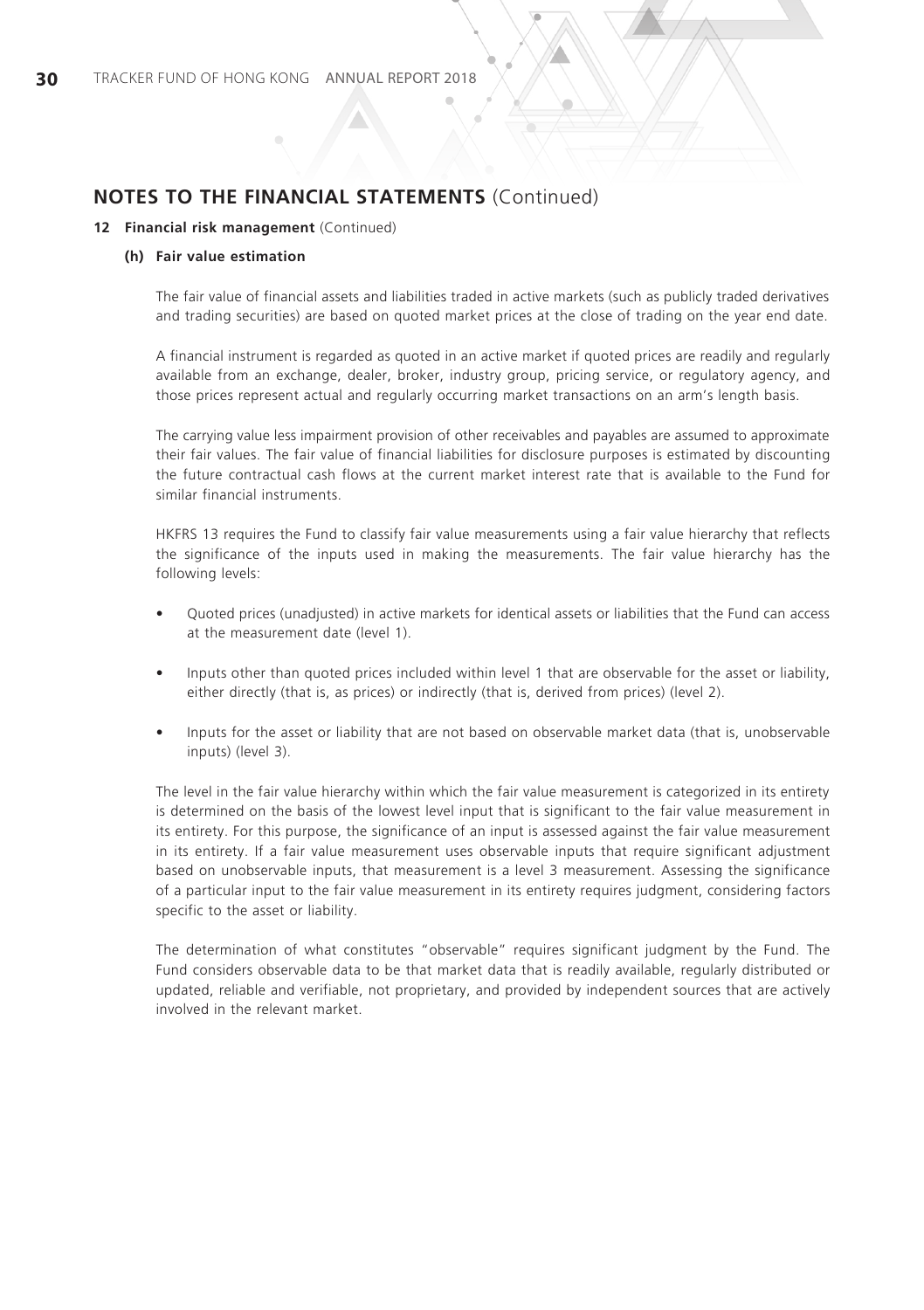#### **12 Financial risk management** (Continued)

#### **(h) Fair value estimation** (Continued)

The following table analyses within the fair value hierarchy the Fund's investments (by class) measured at fair value at 31st December 2018 and 2017.

All fair value measurements disclosed are recurring fair value measurements.

|                                                 | Level 1         | Level 2         | Level 3         | Total          |
|-------------------------------------------------|-----------------|-----------------|-----------------|----------------|
|                                                 | HK\$            | HK\$            | HK\$            | HK\$           |
| At 31st December 2018                           |                 |                 |                 |                |
| Assets<br>Financial assets held for<br>trading: |                 |                 |                 |                |
| - Equity securities                             | 81,964,264,535  |                 |                 | 81,964,264,535 |
|                                                 |                 |                 |                 |                |
|                                                 | Level 1<br>HK\$ | Level 2<br>HK\$ | Level 3<br>HK\$ | Total<br>HK\$  |
| At 31st December 2017                           |                 |                 |                 |                |
| Assets<br>Financial assets held for<br>trading: |                 |                 |                 |                |
| - Equity securities                             | 99,039,501,431  |                 |                 | 99,039,501,431 |

Investments whose values are based on quoted market prices in active markets, and therefore classified within level 1, include active listed equities. The Fund does not adjust the quoted price for these instruments.

Financial instruments that trade in markets that are not considered to be active but are valued based on quoted market prices, dealer quotations or alternative pricing sources supported by observable inputs are classified within level 2. As of 31st December 2018 and 2017, the Fund did not hold any investments classified in level 2.

Investments classified within level 3 have significant unobservable inputs, as they trade infrequently. As of 31st December 2018 and 2017, the Fund did not hold any investments classified in level 3.

For the years ended 31st December 2018 and 2017, there were no transfers of financial instruments between levels.

The assets and liabilities included in the Statement of Net Assets except investments are carried at amortized cost; their carrying values are a reasonable approximation of fair value.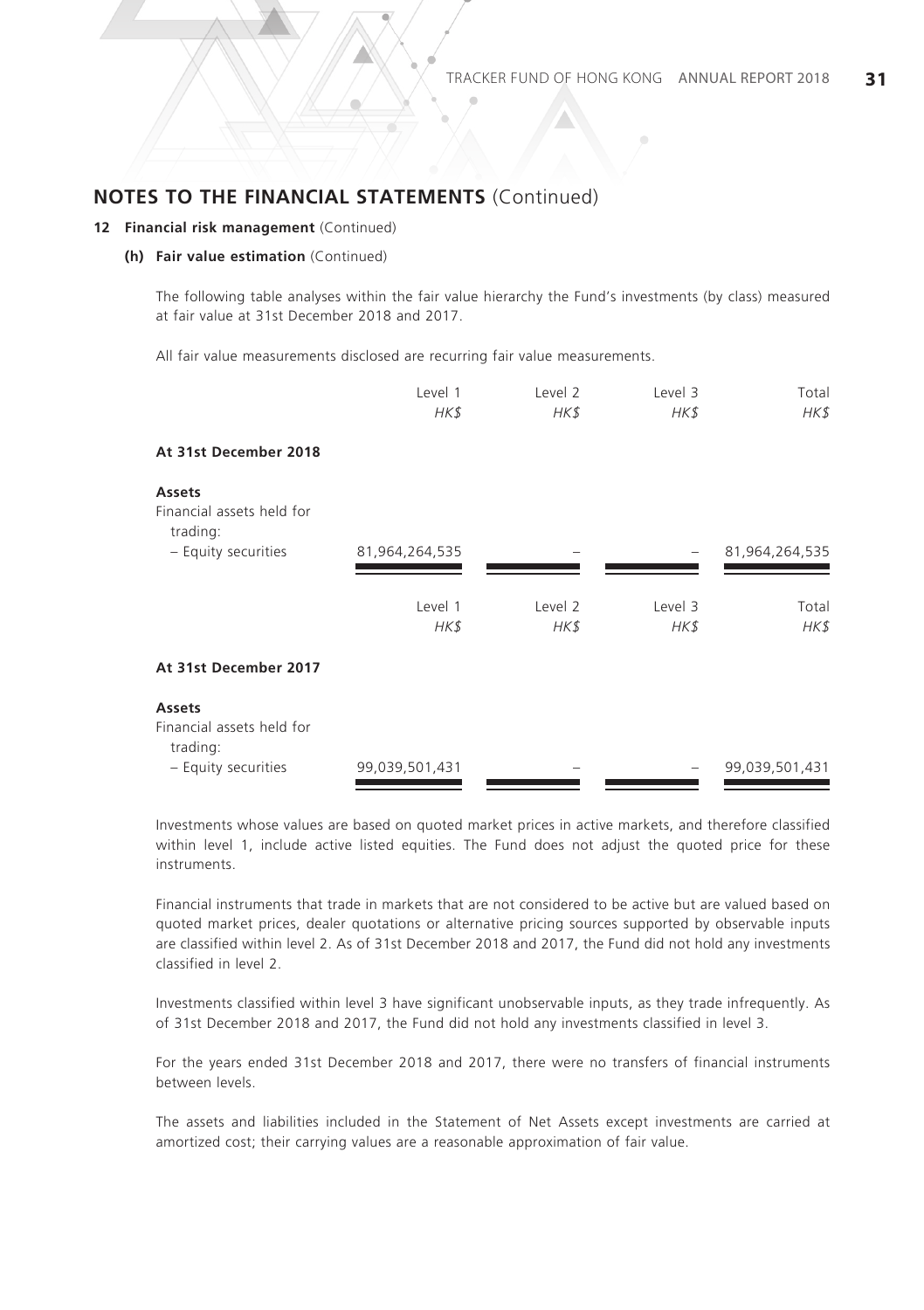#### **13 Distributions**

|                                                                                                                                            | 2018<br>HK\$  | 2017<br>HK\$  |
|--------------------------------------------------------------------------------------------------------------------------------------------|---------------|---------------|
| Interim distribution<br>- HK\$0.15 on 3,451,992,500 units paid on 31st May 2017<br>- HK\$0.16 on 3,230,992,500 units paid on 30th May 2018 | 516,958,800   | 517.798.875   |
| Final distribution<br>- HK\$0.78 on 3,183,992,500 units paid on<br>30th November 2017                                                      |               | 2,483,514,150 |
| - HK\$0.79 on 3,178,992,500 units paid on<br>30th November 2018                                                                            | 2,511,404,075 |               |
| Total distributions                                                                                                                        | 3,028,362,875 | 3,001,313,025 |

#### **14 Segment information**

The Manager makes the strategic resource allocations on behalf of the Fund. The Fund has determined the operating segments based on the reports reviewed by the Manager, which are used to make strategic decisions.

The Manager is responsible for the Fund's entire portfolio and considers the business to have a single operating segment. The objective of the Fund is to track the performance of its index and invests in substantially all the index constituents with security weight and industry weight that are closely aligned with the characteristics of the tracked index.

The Fund trades in the constituent shares of the Hang Seng Index with the objective to provide investment results that closely correspond to the performance of the Index.

The internal reporting provided to the Manager for the Fund's assets, liabilities and performance is prepared on a consistent basis with the measurement and recognition principles of HKFRS.

There were no changes in the reportable segment during the years ended 31st December 2018 and 2017.

The Fund is domiciled in Hong Kong. All of the Fund's income is generated in Hong Kong. Majority of such income is from investments in entities listed in Hong Kong.

The Fund has no assets classified as non-current assets. The Fund has portfolios that closely correspond to the security weight and industry weight of the relevant tracked index. Please refer to note 11 for investment holdings account for more than 10% of the Fund's net assets.

The Fund also has a diversified unitholder population. However, as at 31st December 2018 and 2017, there was one nominee company that held more than 10% of the Fund's net assets. The nominee company's holdings were 88.73% as at 31st December 2018 and 88.94% as at 31st December 2017.

#### **15 Approval of financial statements**

The financial statements were approved by the Trustee and the Manager on 17th April 2019.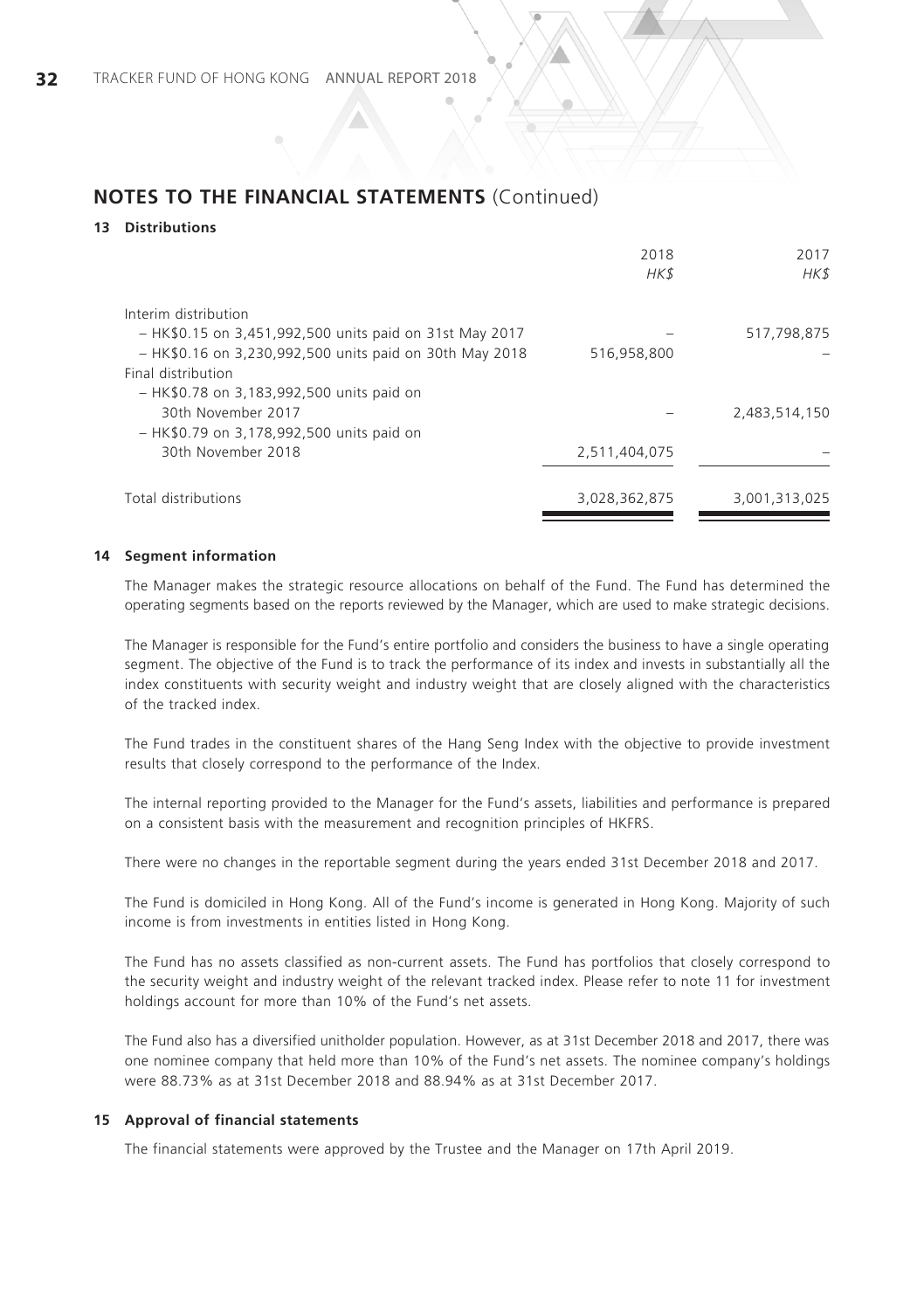# **INVESTMENT PORTFOLIO (UNAUDITED)**

*AS AT 31ST DECEMBER 2018*

|                                |            |                    | % of net |
|--------------------------------|------------|--------------------|----------|
|                                | Holdings   | Fair value<br>HK\$ | assets   |
| Hong Kong                      |            |                    |          |
| Listed investments (99.75%)    |            |                    |          |
| Equities (99.75%)              |            |                    |          |
| Commence and Industry (35.12%) |            |                    |          |
| AAC Technologies Holdings Ltd. | 7,073,483  | 321,489,802        | 0.39     |
| China Mengniu Dairy Co. Ltd.   | 26,522,853 | 647, 157, 613      | 0.79     |
| China Mobile Itd               | 59 379 252 | 1 171 776 638      | 5 15     |

| Crimia ivierighta Dally Co. Ltd.           | LU,JLL,UJJ    | U+1, IJ1, UIJ | v. 1 J |
|--------------------------------------------|---------------|---------------|--------|
| China Mobile Ltd.                          | 59,379,252    | 4,474,226,638 | 5.45   |
| China Petroleum & Chemical Corporation     | 246, 145, 451 | 1,375,953,071 | 1.68   |
| China Shenhua Energy Co. Ltd.              | 32,788,397    | 562,648,893   | 0.69   |
| China Unicom (Hong Kong) Ltd.              | 59,176,631    | 494,716,635   | 0.60   |
| CITIC Ltd.                                 | 56,130,571    | 689,283,412   | 0.84   |
| CK Hutchison Holdings Ltd.                 | 26,052,156    | 1,959,122,131 | 2.38   |
| CNOOC Ltd.                                 | 172,296,964   | 2,084,793,264 | 2.54   |
| CSPC Pharmaceutical Group Ltd.             | 45,435,113    | 513,416,777   | 0.63   |
| Galaxy Entertainment Group Ltd.            | 22,914,365    | 1,141,135,377 | 1.39   |
| Geely Automobile Holdings Ltd.             | 51,967,701    | 717,154,274   | 0.87   |
| Hengan International Group Co. Ltd.        | 6,982,499     | 398,002,443   | 0.48   |
| MTR Corporation Ltd.                       | 17,772,418    | 732,223,622   | 0.89   |
| PetroChina Co. Ltd.                        | 203,555,680   | 993,351,718   | 1.21   |
| Sands China Ltd.                           | 23,386,174    | 802,145,768   | 0.98   |
| Shenzhou International Group Holdings Ltd. | 7,262,499     | 644,546,786   | 0.78   |
| Sino Biopharmaceutical Ltd.                | 67,170,000    | 346,597,200   | 0.42   |
| Sunny Optical Tech Co. Ltd.                | 6,879,365     | 478,803,804   | 0.58   |
| Swire Pacific Ltd.                         | 4,803,240     | 397,227,948   | 0.48   |
| Tencent Holdings Ltd.                      | 26,341,862    | 8,271,344,668 | 10.07  |
| Want Want China Holding Ltd.               | 54,103,925    | 296,489,509   | 0.36   |
| WH Group Co. Ltd.                          | 84,950,171    | 512,249,531   | 0.62   |
|                                            |               |               |        |

28,854,080,884 35.12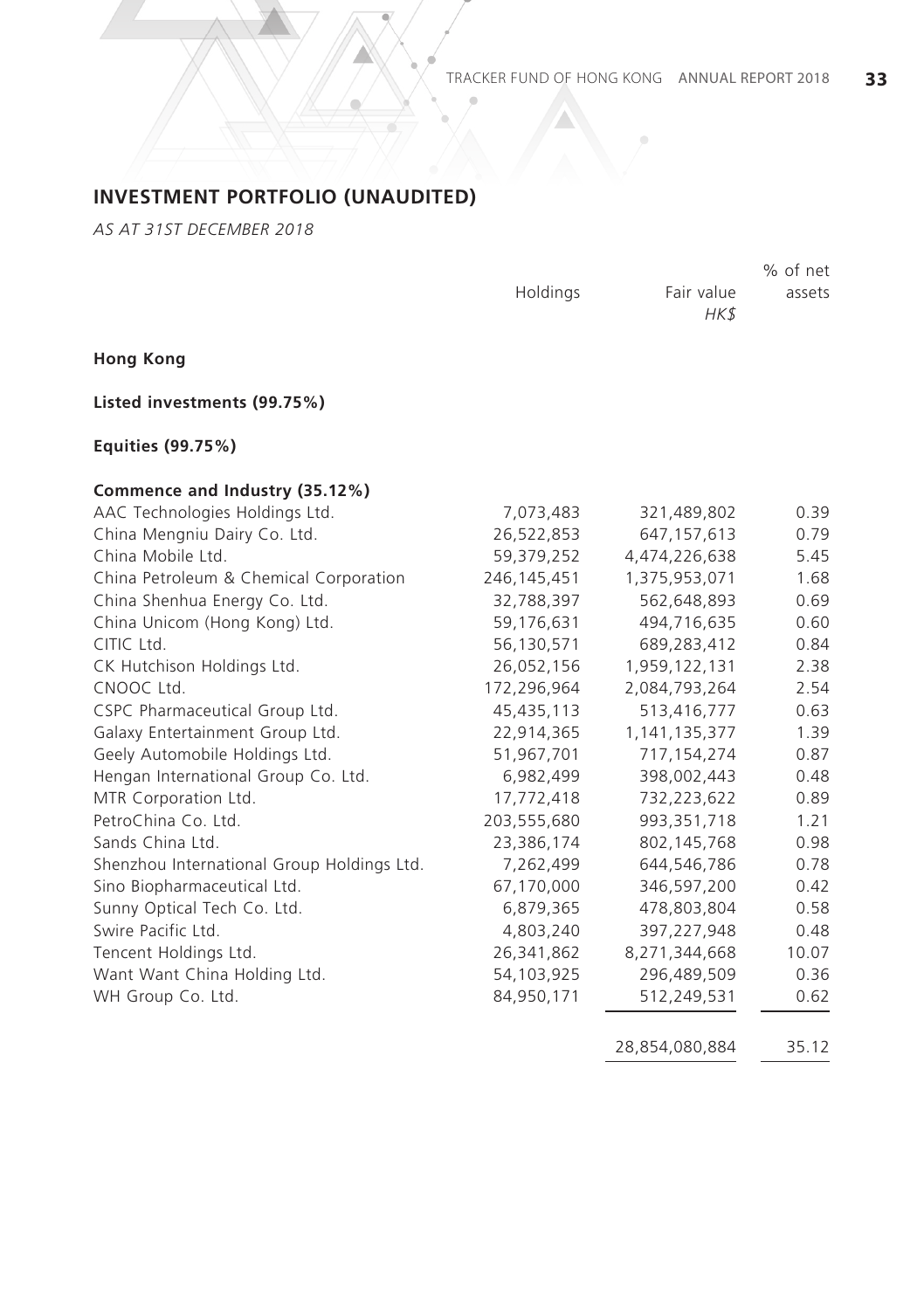# **INVESTMENT PORTFOLIO (UNAUDITED)** (Continued)

*AS AT 31ST DECEMBER 2018*

|                                              |               |                    | % of net |
|----------------------------------------------|---------------|--------------------|----------|
|                                              | Holdings      | Fair value<br>HK\$ | assets   |
| Finance (48.10%)                             |               |                    |          |
| AIA Group Ltd.                               | 116,701,777   | 7,585,615,505      | 9.23     |
| Bank of China Ltd.                           | 766,884,520   | 2,592,069,678      | 3.16     |
| Bank of Communications Co Ltd.               | 84,445,945    | 515,964,724        | 0.63     |
| BOC Hong Kong (Holdings) Ltd.                | 35,700,959    | 1,038,897,907      | 1.26     |
| China Construction Bank Corporation          | 1,045,530,877 | 6,754,129,465      | 8.22     |
| China Life Insurance Co. Ltd.                | 71,789,626    | 1,194,579,377      | 1.45     |
| Hang Seng Bank Ltd.                          | 7,377,977     | 1,297,048,357      | 1.58     |
| Hong Kong Exchanges and Clearing Ltd.        | 11,490,621    | 2,603,774,719      | 3.17     |
| <b>HSBC Holdings Plc</b>                     | 127,028,918   | 8,231,473,886      | 10.02    |
| Industrial and Commercial Bank of China Ltd. | 712,110,595   | 3,980,698,226      | 4.84     |
| Ping An Insurance (Group) Co. of China Ltd.  | 53,915,632    | 3,728,265,953      | 4.54     |
|                                              |               | 39,522,517,797     | 48.10    |
| Properties (11.12%)                          |               |                    |          |
| China Overseas Land & Investment Ltd.        | 36,996,438    | 995,204,182        | 1.21     |
| China Resources Land Ltd.                    | 26,747,682    | 805,105,228        | 0.98     |
| CK Asset Holdings Ltd.                       | 24,970,306    | 1,430,798,534      | 1.74     |
| Country Garden Holdings Co. Ltd.             | 73,410,545    | 699,602,494        | 0.85     |
| Hang Lung Properties Ltd.                    | 19,526,812    | 291,340,035        | 0.35     |
| Henderson Land Development Co. Ltd.          | 12,738,214    | 496,790,346        | 0.61     |
| New World Development Co. Ltd.               | 59,128,772    | 612,574,078        | 0.75     |
| Sino Land Co. Ltd.                           | 28,659,964    | 384,616,717        | 0.47     |
| Sun Hung Kai Properties Ltd.                 | 11,224,225    | 1,252,623,510      | 1.52     |
| Link Real Estate Investment Trust            | 20,445,174    | 1,621,302,298      | 1.97     |
| Wharf Real Estate Investment Co. Ltd         | 11,716,715    | 548,928,098        | 0.67     |
|                                              |               | 9,138,885,520      | 11.12    |
| Utilities (5.41%)                            |               |                    |          |
| China Resources Power Holdings Co. Ltd.      | 18,563,810    | 279,570,979        | 0.34     |
| CK Infrastructure Holdings Ltd.              | 6,393,221     | 379,118,005        | 0.46     |
| CLP Holdings Ltd.                            | 18,280,502    | 1,617,824,427      | 1.97     |
| Hong Kong and China Gas Co. Ltd.             | 89,065,359    | 1,442,858,816      | 1.75     |
| Power Assets Holdings Ltd.                   | 13,383,635    | 729,408,107        | 0.89     |
|                                              |               | 4,448,780,334      | 5.41     |
| <b>Total Listed Equities</b>                 |               | 81,964,264,535     | 99.75    |
|                                              |               |                    |          |
| Total investments, at cost                   |               | 86,772,800,161     |          |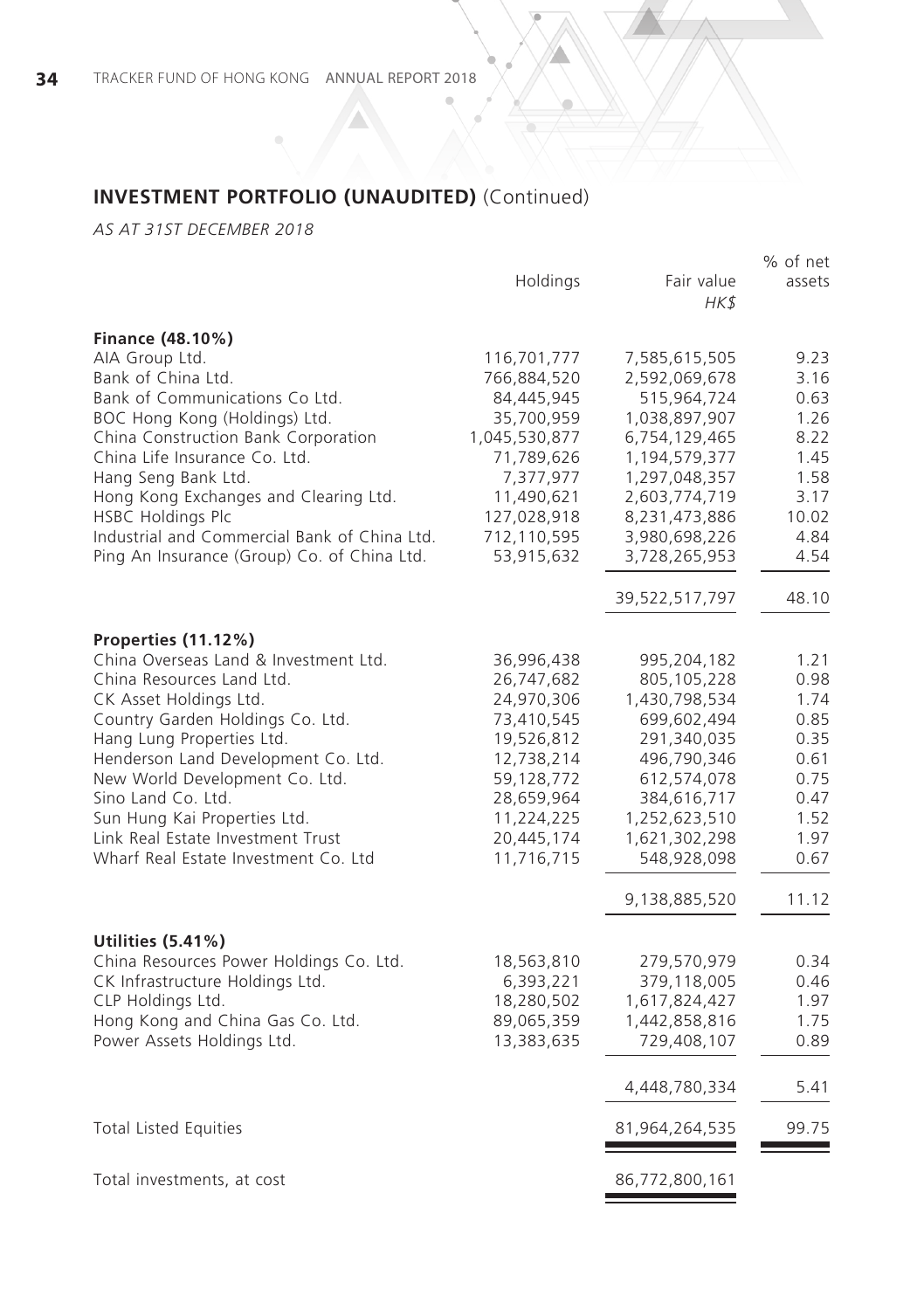# **STATEMENT OF MOVEMENTS IN INVESTMENT PORTFOLIO (UNAUDITED)**

*FOR THE YEAR ENDED 31ST DECEMBER 2018*

|                                                                  | (UNAUDITED)<br>Holdings |             |                 |               |
|------------------------------------------------------------------|-------------------------|-------------|-----------------|---------------|
|                                                                  | 31.12.2017              | Additions   | Disposals       | 31.12.2018    |
| <b>Hong Kong</b><br><b>Listed investments</b><br><b>Equities</b> |                         |             |                 |               |
| <b>Commerce and Industry</b>                                     |                         |             |                 |               |
| AAC Technologies Holdings Ltd.                                   | 7,677,831               | 3,946,188   | (4, 550, 536)   | 7,073,483     |
| China Mengniu Dairy Co. Ltd.<br>China Merchants Port Holdings    | 28,565,984              | 43,317,852  | (45, 360, 983)  | 26,522,853    |
| Co. Ltd.                                                         | 13,287,600              | 6,880,899   | (20, 168, 499)  |               |
| China Mobile Ltd.                                                | 64,324,059              | 33,266,541  | (38, 211, 348)  | 59,379,252    |
| China Petroleum & Chemical                                       |                         |             |                 |               |
| Corporation                                                      | 266,963,698             | 137,507,314 | (158, 325, 561) | 246, 145, 451 |
| China Shenhua Energy Co. Ltd.                                    | 35,728,386              | 18,150,417  | (21,090,406)    | 32,788,397    |
| China Unicom (Hong Kong) Ltd.                                    | 75,329,357              | 45,732,377  | (61, 885, 103)  | 59,176,631    |
| CITIC Ltd.                                                       | 61,167,630              | 31,067,612  | (36, 104, 671)  | 56,130,571    |
| CK Hutchison Holdings Ltd.                                       | 28,277,451              | 14,532,262  | (16, 757, 557)  | 26,052,156    |
| CNOOC Ltd.                                                       | 186,865,194             | 96,258,024  | (110, 826, 254) | 172,296,964   |
| CSPC Pharmaceutical Group Ltd.                                   |                         | 71,794,941  | (26, 359, 828)  | 45,435,113    |
| Galaxy Entertainment Group Ltd.                                  | 24,853,285              | 12,720,620  | (14, 659, 540)  | 22,914,365    |
| Geely Automobile Holdings Ltd.                                   | 56,444,023              | 28,889,452  | (33, 365, 774)  | 51,967,701    |
| Hengan International Group                                       |                         |             |                 |               |
| Co. Ltd.                                                         | 7,516,421               | 3,948,407   | (4,482,329)     | 6,982,499     |
| Lenovo Group Ltd.                                                | 64,632,696              | 19,987,943  | (84, 620, 639)  |               |
| MTR Corporation Ltd.                                             | 18,916,272              | 11,839,533  | (12, 983, 387)  | 17,772,418    |
| PetroChina Co. Ltd.                                              | 220,894,590             | 113,591,707 | (130, 930, 617) | 203,555,680   |
| Sands China Ltd.                                                 | 25,360,807              | 13,041,684  | (15,016,317)    | 23,386,174    |
| Shenzhou International Group                                     |                         |             |                 |               |
| Holdings Ltd.                                                    |                         | 8,336,269   | (1,073,770)     | 7,262,499     |
| Sino Biopharmaceutical Ltd.                                      |                         | 77,101,222  | (9,931,222)     | 67,170,000    |
| Sunny Optical Tech Co. Ltd.                                      | 7,474,199               | 3,830,105   | (4,424,939)     | 6,879,365     |
| Swire Pacific Ltd.                                               | 5,176,496               | 2,716,059   | (3,089,315)     | 4,803,240     |
| Tencent Holdings Ltd.                                            | 23,405,603              | 17,037,324  | (14, 101, 065)  | 26,341,862    |
| Want Want China Holding Ltd.                                     | 65,054,695              | 32,655,124  | (43,605,894)    | 54,103,925    |
| WH Group Co. Ltd.                                                | 99,749,595              | 46,708,821  | (61, 508, 245)  | 84,950,171    |
| <b>Finance</b>                                                   |                         |             |                 |               |
| AIA Group Ltd.                                                   | 126,436,704             | 65,325,955  | (75,060,882)    | 116,701,777   |
| Bank of China Ltd.                                               | 831,882,311             | 429,403,172 | (494, 400, 963) | 766,884,520   |
| Bank of Communications Co Ltd.                                   | 91,004,085              | 47,758,650  | (54, 316, 790)  | 84,445,945    |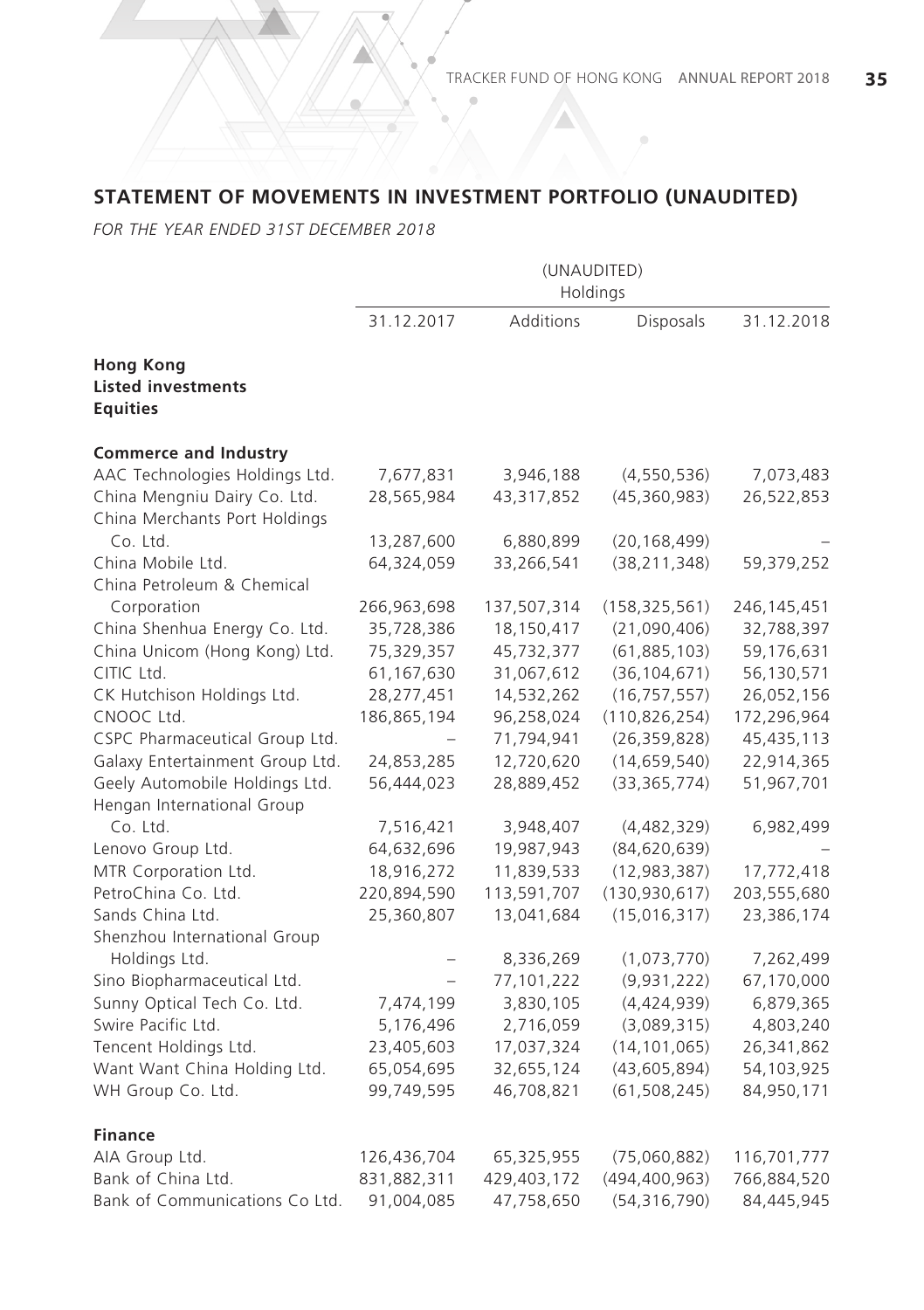# **STATEMENT OF MOVEMENTS IN INVESTMENT PORTFOLIO (UNAUDITED)**  (Continued)

*FOR THE YEAR ENDED 31ST DECEMBER 2018*

|                                                          | (UNAUDITED)<br>Holdings |             |                 |                                  |
|----------------------------------------------------------|-------------------------|-------------|-----------------|----------------------------------|
|                                                          | 31.12.2017              | Additions   | Disposals       | 31.12.2018                       |
| <b>Finance</b> (Continued)                               |                         |             |                 |                                  |
| Bank of East Asia Ltd.                                   | 14,361,907              | 6,564,868   | (20, 926, 775)  |                                  |
| BOC Hong Kong (Holdings) Ltd.<br>China Construction Bank | 38,724,224              | 19,940,268  | (22, 963, 533)  | 35,700,959                       |
| Corporation                                              | 1,132,908,146           | 618,870,562 |                 | (706, 247, 831) 1, 045, 530, 877 |
| China Life Insurance Co. Ltd.                            | 77,844,915              | 40,122,104  | (46, 177, 393)  | 71,789,626                       |
| Hang Seng Bank Ltd.<br>Hong Kong Exchanges and           | 8,003,818               | 4,120,121   | (4,745,962)     | 7,377,977                        |
| Clearing Ltd.                                            | 12,333,794              | 6,574,592   | (7, 417, 765)   | 11,490,621                       |
| <b>HSBC Holdings Plc</b><br>Industrial and Commercial    | 127,506,815             | 75,824,618  | (76, 302, 515)  | 127,028,918                      |
| Bank of China Ltd.<br>Ping An Insurance (Group)          | 772,547,932             | 398,488,331 | (458, 925, 668) | 712,110,595                      |
| Co. of China Ltd.                                        | 54,591,947              | 30,578,192  | (31, 254, 507)  | 53,915,632                       |
| <b>Properties</b>                                        |                         |             |                 |                                  |
| China Overseas Land &                                    |                         |             |                 |                                  |
| Investment Ltd.                                          | 40,156,268              | 20,636,617  | (23, 796, 447)  | 36,996,438                       |
| China Resources Land Ltd.                                | 29,059,451              | 14,892,309  | (17, 204, 078)  | 26,747,682                       |
| CK Asset Holdings Ltd.<br>Country Garden Holdings        | 27, 165, 531            | 13,866,127  | (16,061,352)    | 24,970,306                       |
| Co. Ltd.                                                 | 78,297,808              | 117,861,653 | (122, 748, 916) | 73,410,545                       |
| Hang Lung Properties Ltd.<br>Henderson Land Development  | 21,043,067              | 11,042,497  | (12, 558, 752)  | 19,526,812                       |
| Co. Ltd.                                                 | 12,620,464              | 8,110,442   | (7,992,692)     | 12,738,214                       |
| New World Development                                    |                         |             |                 |                                  |
| Co. Ltd.                                                 | 62,141,996              | 33,626,283  | (36, 639, 507)  | 59,128,772                       |
| Sino Land Co. Ltd.                                       | 33,068,175              | 16,458,201  | (20, 866, 412)  | 28,659,964                       |
| Sun Hung Kai Properties Ltd.                             | 13,633,219              | 7,014,677   | (9,423,671)     | 11,224,225                       |
| Link Real Estate Investment Trust                        | 23,036,424              | 11,515,297  | (14, 106, 547)  | 20,445,174                       |
| Wharf (Holdings) Ltd.<br>Wharf Real Estate Investment    | 12,708,821              | 857,808     | (13, 566, 629)  |                                  |
| Co. Ltd                                                  | 12,773,205              | 6,480,245   | (7, 536, 735)   | 11,716,715                       |
| <b>Utilities</b>                                         |                         |             |                 |                                  |
| China Resources Power Holdings                           |                         |             |                 |                                  |
| Co. Ltd.                                                 | 19,996,726              | 10,507,439  | (11, 940, 355)  | 18,563,810                       |
| CK Infrastructure Holdings Ltd.                          | 6,889,572               | 3,615,743   | (4, 112, 094)   | 6,393,221                        |
| CLP Holdings Ltd.<br>Hong Kong and China Gas             | 19,826,016              | 10,213,326  | (11, 758, 840)  | 18,280,502                       |
| Co. Ltd.                                                 | 87,844,925              | 57,110,124  | (55,889,690)    | 89,065,359                       |
| Power Assets Holdings Ltd.                               | 14,525,618              | 7,467,253   | (8,609,236)     | 13,383,635                       |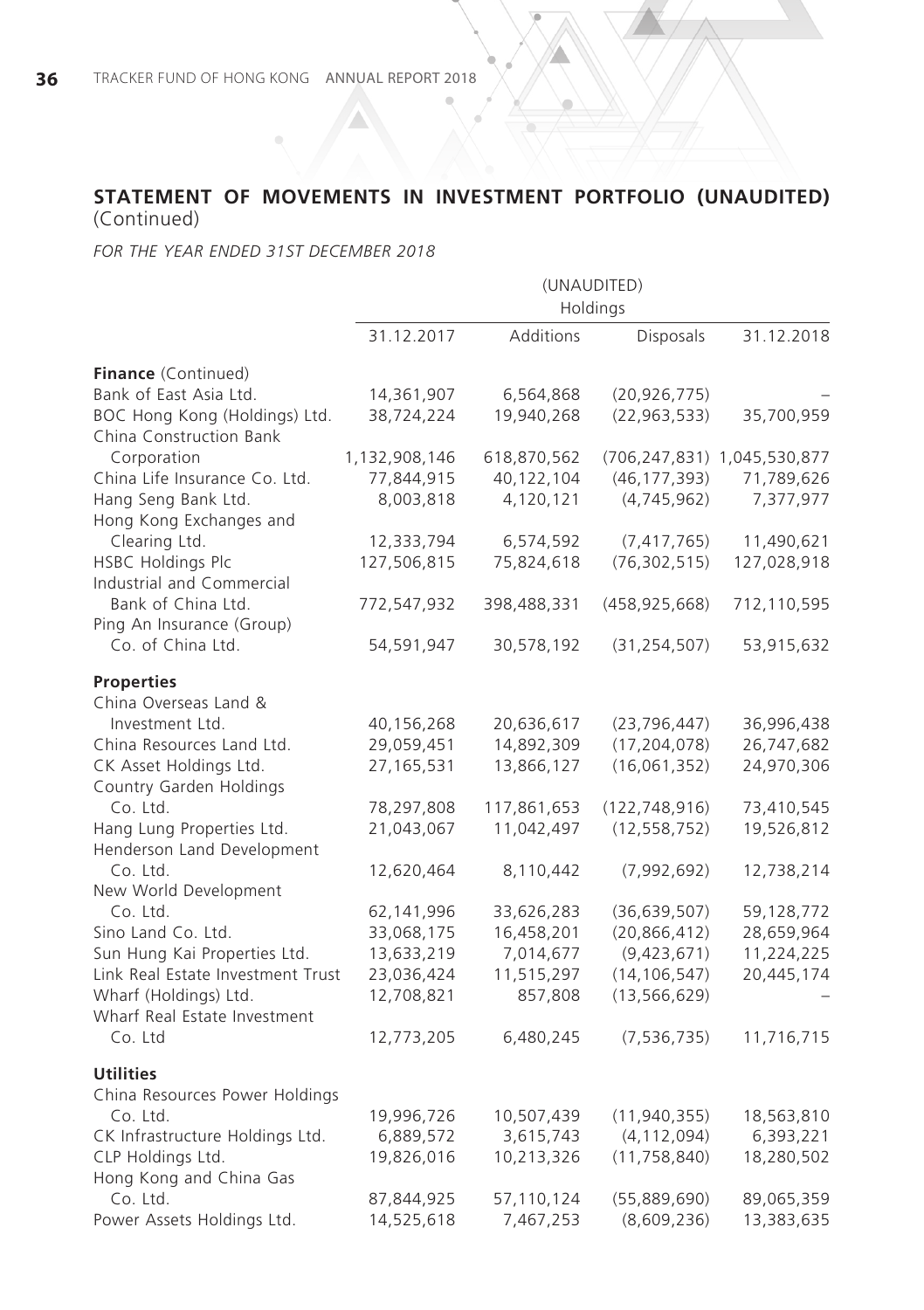# **PERFORMANCE RECORD (UNAUDITED)**

### **Net asset values**

|                                | Net asset<br>HK\$ | Net asset<br>value per unit value of the Fund<br>HK\$ |
|--------------------------------|-------------------|-------------------------------------------------------|
| At end of financial year dated |                   |                                                       |
| 31st December 2016             | 22.16             | 80.499.498.290                                        |
| 31st December 2017             | 30.13             | 99.223.794.799                                        |
| 31st December 2018             | 26.04             | 82,171,591,531                                        |

### **Highest and lowest net asset value per unit for the past 10 years**

|                        | Highest net asset<br>value per unit<br>HK\$ | Lowest net asset<br>value per unit<br>HK\$ |
|------------------------|---------------------------------------------|--------------------------------------------|
| Financial period ended |                                             |                                            |
| 31st December 2009     | 23.07                                       | 11.49                                      |
| 31st December 2010     | 25.08                                       | 19.28                                      |
| 31st December 2011     | 24.62                                       | 16.83                                      |
| 31st December 2012     | 22.86                                       | 18.50                                      |
| 31st December 2013     | 24.23                                       | 20.34                                      |
| 31st December 2014     | 26.11                                       | 21.44                                      |
| 31st December 2015     | 28.83                                       | 21.24                                      |
| 31st December 2016     | 24.80                                       | 18.50                                      |
| 31st December 2017     | 30.21                                       | 22.30                                      |
| 31st December 2018     | 33.38                                       | 25.13                                      |

### **Fund Performance**

During the year ended 31st December 2018, the Hang Seng Index decreased by 13.61% (2017: increased by 35.99%), while the net asset value per unit of the Fund decreased by 13.59% (2017: increased by 35.95%).

### **Ongoing charge**

Financial year ended 31st December 2018 0.09%\*

The ongoing charges figure is calculated by adding the applicable charges and payments deducted from the assets of Tracker Fund of Hong Kong ("TraHK") and then dividing by TraHK's average net asset value for the financial year.